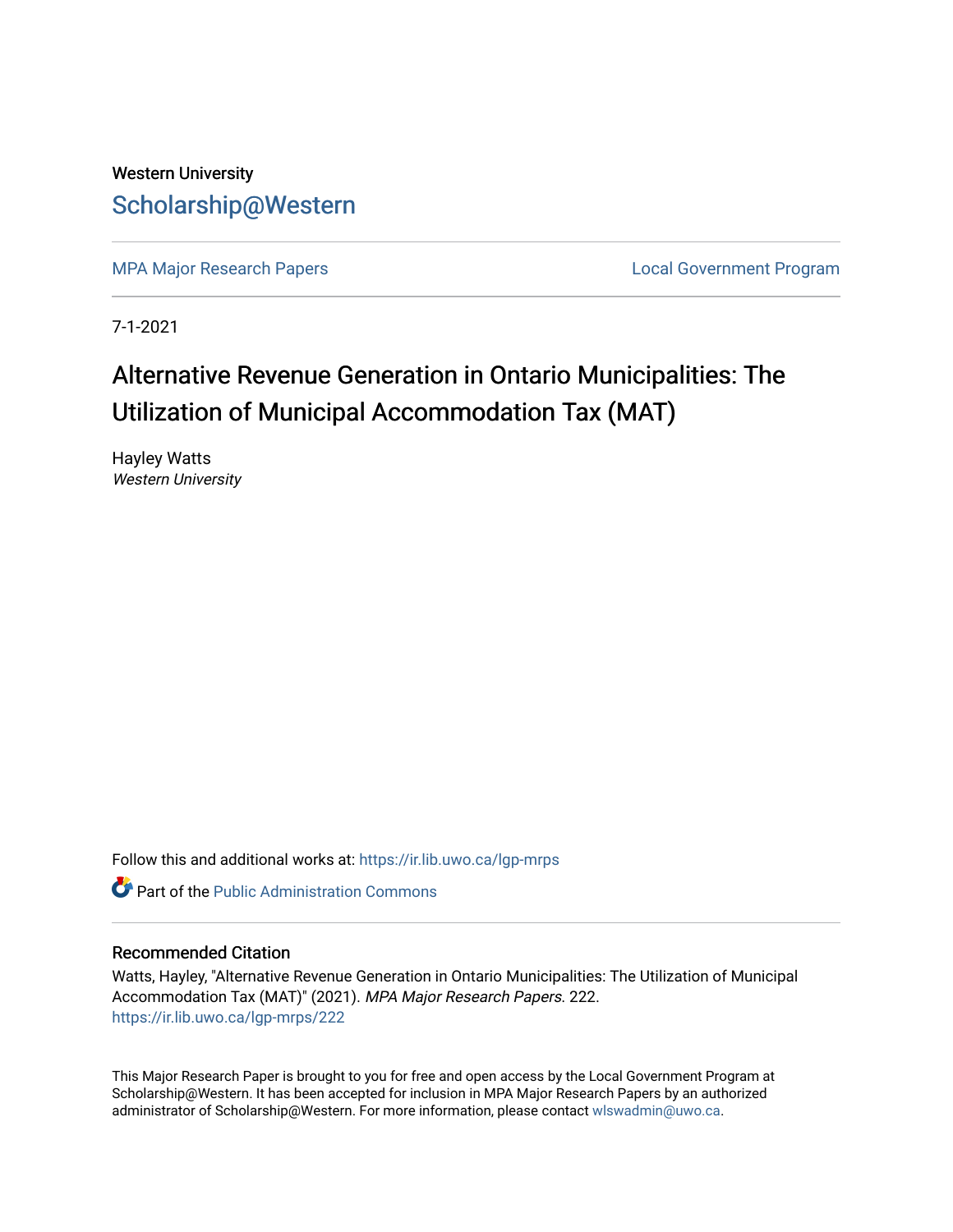### Alternative Revenue Generation in Ontario Municipalities: The Utilization of Municipal Accommodation Tax (MAT)

#### Subject Keywords: Public Finance, Tourism

Geographical Keywords: Ontario, Barrie, Belleville, Brockville, Cambridge, Cochrane, Cornwall, Dryden, Fort Frances, Ganaoque, Greater Sudbury, Hearst, Huntsville, Kapuskasing, Kenora, Kingston, Kitchener, London, Marathon, Markham, Mississauga, Niagara Falls, North Bay, Oakville, Orillia, Oshawa, Ottawa, Peterborough, Point Edward, Prince Edward, Quinte West, Red Lake, Sarnia, Sioux Lookout, South Bruce Peninsula, Stratford, Terrace Bay, Thunder Bay, Timmins, Toronto, Vaughan, Waterloo, Wellesley, Wilmot, Windsor, Woolwich

MPA Research Report

Submitted to

The Local Government Program Department of Political Science Western University

> Hayley Watts July 2021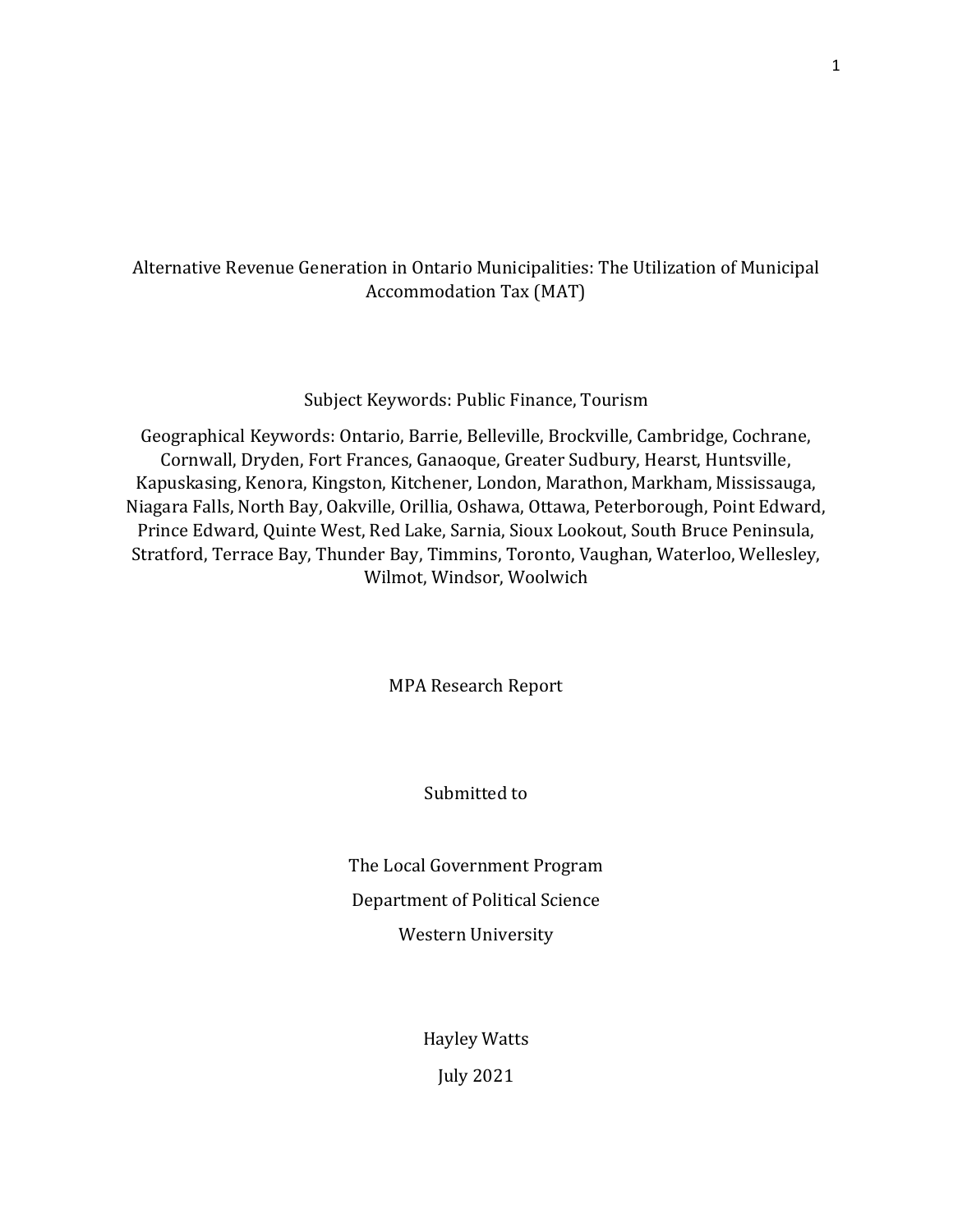#### <span id="page-2-0"></span>Abstract

In recent years the Province of Ontario has enabled municipalities to adopt accommodation taxes as a revenue generating tool. There is an absence of data in Canada as to what this revenue is being utilized for. Most of the literature on the topic comes out of the United States and Europe, where hotel and accommodation taxes have been commonplace for many years, although a lot of the research focuses on the impacts of accommodation taxes on tourism. Hypothesising that the accommodation tax in Ontario is being utilized as a revenue-generating tool to offset other line items in municipal budgets, this paper examines municipalities in Ontario that have imposed an accommodation tax and the utilization of the funds generated. The research question being examined is what Ontario municipalities are doing with the Municipal Accommodation Tax (MAT) revenue that they have discretion over. This paper uses an inductive research strategy involving observation through various publicly available content, such as by-laws, staff reports, budget documents and meeting minutes to determine what municipalities are doing with the revenue from the MAT. The analysis reveals most municipalities in Ontario are allocating all, or at least part, of the revenue that they have discretion over to tourism initiatives.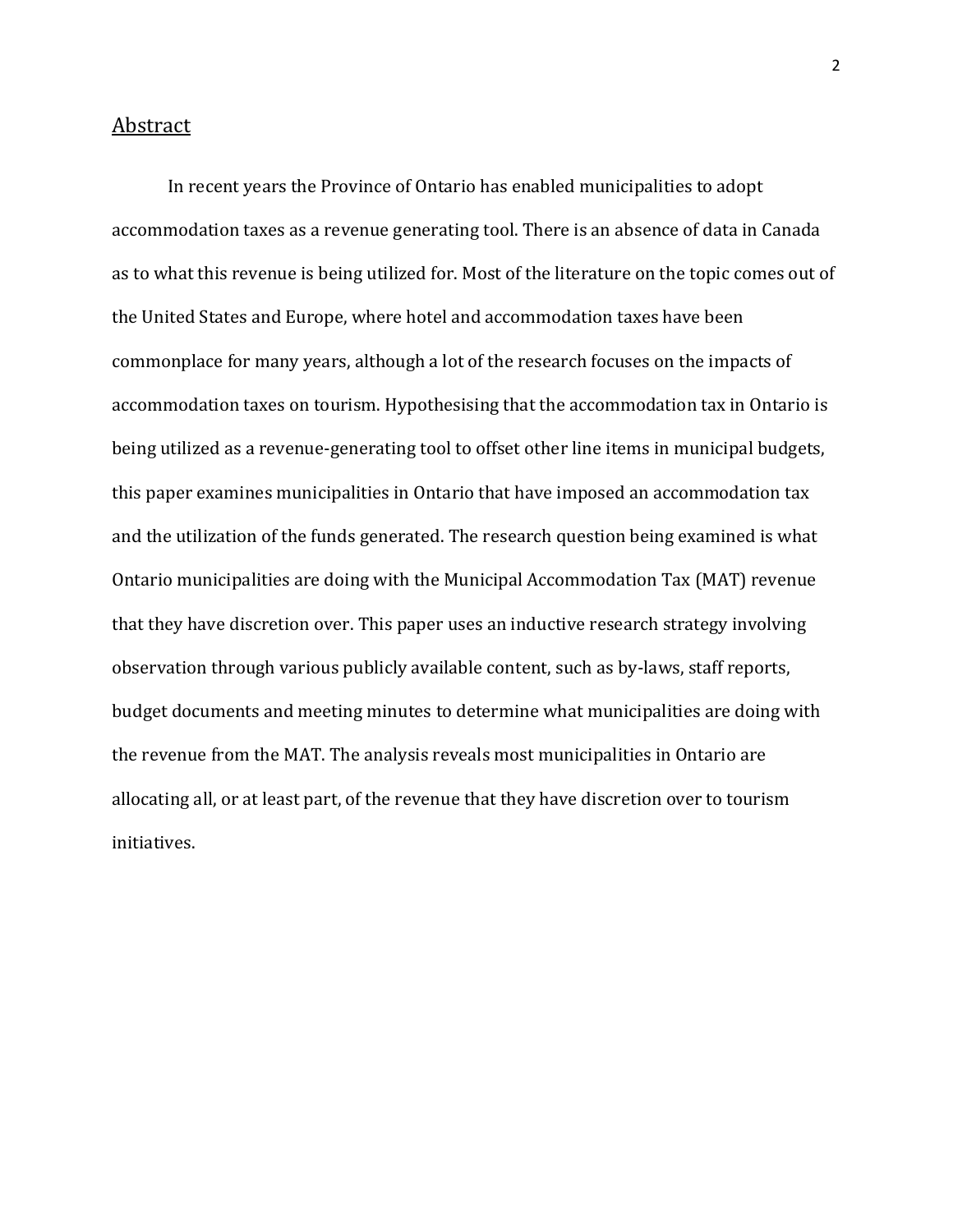### Table of Contents

| Appendix 1: List of Municipalities in Ontario with a Municipal Accommodation Tax as of May 2021 |  |
|-------------------------------------------------------------------------------------------------|--|
|                                                                                                 |  |
|                                                                                                 |  |
|                                                                                                 |  |
|                                                                                                 |  |
|                                                                                                 |  |
|                                                                                                 |  |
|                                                                                                 |  |
|                                                                                                 |  |
|                                                                                                 |  |
|                                                                                                 |  |
|                                                                                                 |  |
|                                                                                                 |  |
|                                                                                                 |  |
|                                                                                                 |  |
|                                                                                                 |  |
|                                                                                                 |  |
|                                                                                                 |  |
|                                                                                                 |  |
|                                                                                                 |  |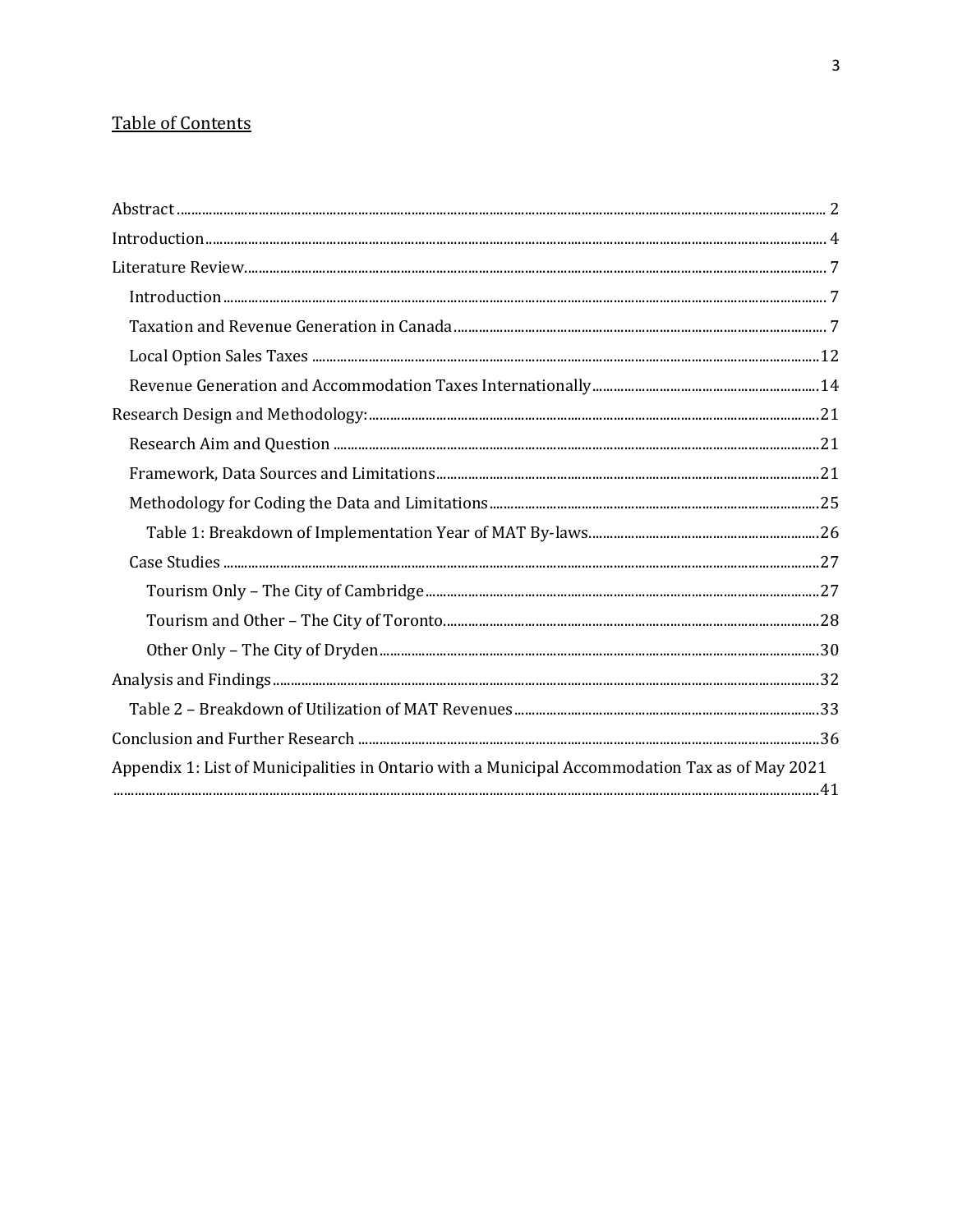#### <span id="page-4-0"></span>Introduction

Prior to the 1960s, tourism-specific taxes did not exist. However, worldwide there are now over forty different types of taxes levied on tourism (Heffer-Flaata et al., 2021: 749). Accommodation taxes, also commonly known in other jurisdiction as "hotel taxes", "lodging tax" and/or "tourist tax", have grown in popularity stemming "from the widely held perception that its burden is largely borne by tourists rather than residents, with little negative impact on industry sales" (Bonham et al., 1992: 433). Canada has been slower to adopt accommodation taxes than other jurisdictions like the United States and Europe, which have imposed these types of taxes for a longer period of time. In 2017 via legislative changes, the Province of Ontario provided municipalities with the ability to levy a Municipal Accommodations Tax (MAT), which is a tax that is added to short-term accommodations of all kinds, including hotel stays, bed and breakfasts and short-term rentals such as AirBnB (O. Reg. 435/17).

Accommodation taxes are "generally regarded as easier means to generate revenue for regional administrative bodies, as they are primarily 'exported' to visitors" (Lee, 2014: 49). In their 2021 article, Plzakova and Studnicka note that "the local taxation of tourism services is one of the very significant tools of local self-government and can be used for saturating the increased burden on public spaces and the use of public property and services in the territory of the municipality not only by residents but also by non-residents" (66). The ability to levy such a tax, that primarily impacts tourists, is relatively new in Ontario.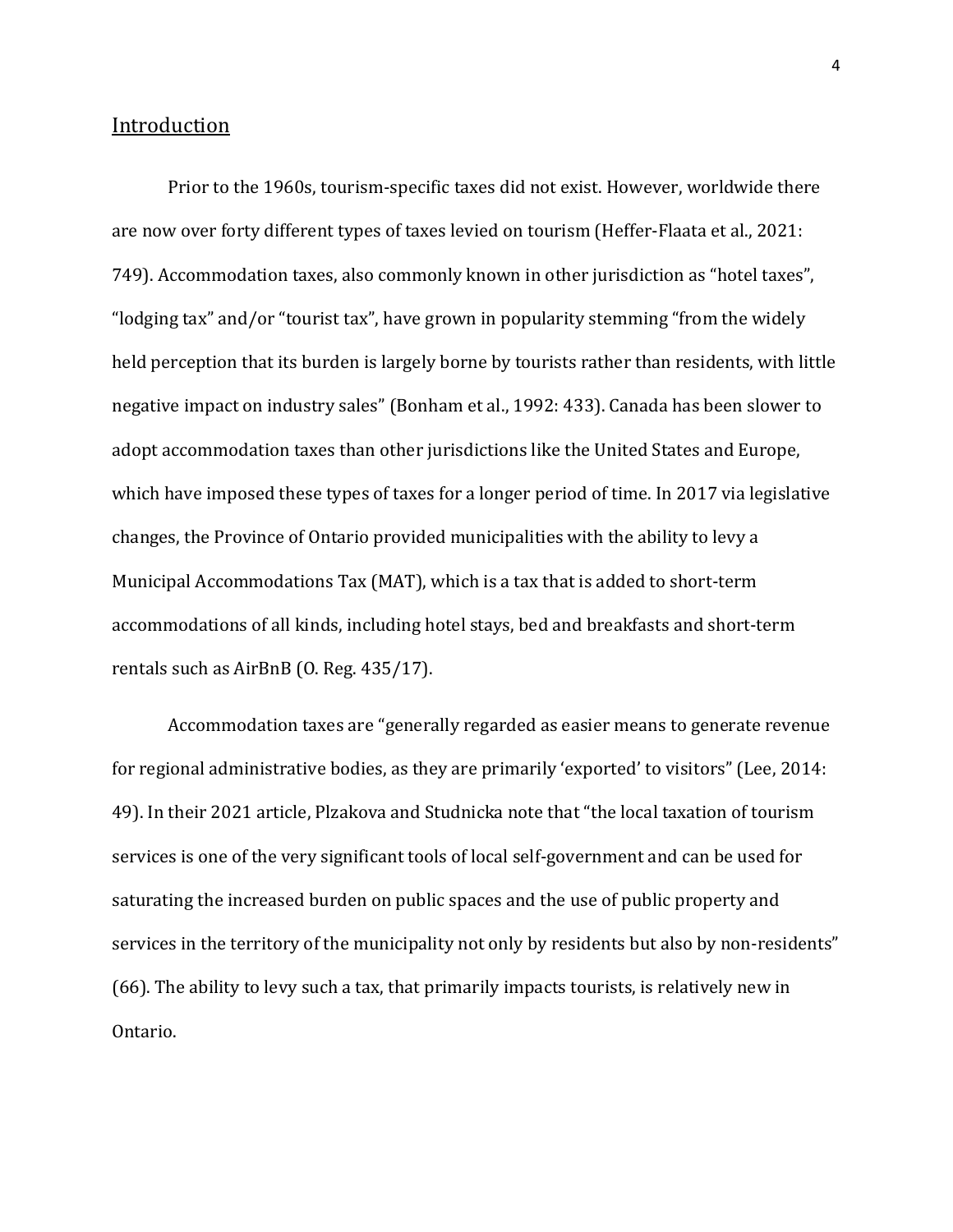The amount generated from tourism taxes can be substantial. Hudson et al. note in their 2021 article that in 2017 "New York City took in US\$582.5 million in lodging tax revenue, up over US\$200 million since 2010" (206). Given the potential for large amounts of revenue, it is a worthwhile area of study to investigate how these funds are being spent. Another reason that this research is relevant is that many municipalities are facing revenue challenges as the main source of revenue for municipalities is the property tax. As will be outlined below in the literature review, there are academics who believe the property tax is an underutilized tool for generating revenue for municipalities and that the property tax itself should be enough to meet municipal revenue needs. However, due to several factors, sometimes increases in property taxes are not sufficient to keep up with municipal needs, particularly for infrastructure. Raising property taxes is seen as politically unpopular, so many municipalities are requesting further taxation powers from the Province to raise revenues through alternate means. An example of this is the accommodation tax.

The Ontario regulation, O. Reg. 435/17, that provides the ability to levy the tax via by-law, also prescribes what a portion of the revenue must be used for (O. Reg. 435/17, s. 4 – 5). For most municipalities in Ontario, the formula used in the regulation stipulates that 50% of the revenue must be provided to an eligible tourism entity as defined by the legislation and the municipality has discretion over the remaining 50% of the revenue (O. Reg. 435/17, s. 5). However, in the case of municipalities that had a destination marketing program in existence when the MAT was imposed, the formula for calculating how the funds are to be used is slightly different. The formula stipulates that the eligible tourism entity must receive at least as much funding as was provided via the destination marketing program in the fiscal year prior to the MAT being imposed (O. Reg. 435/17, s. 4). This paper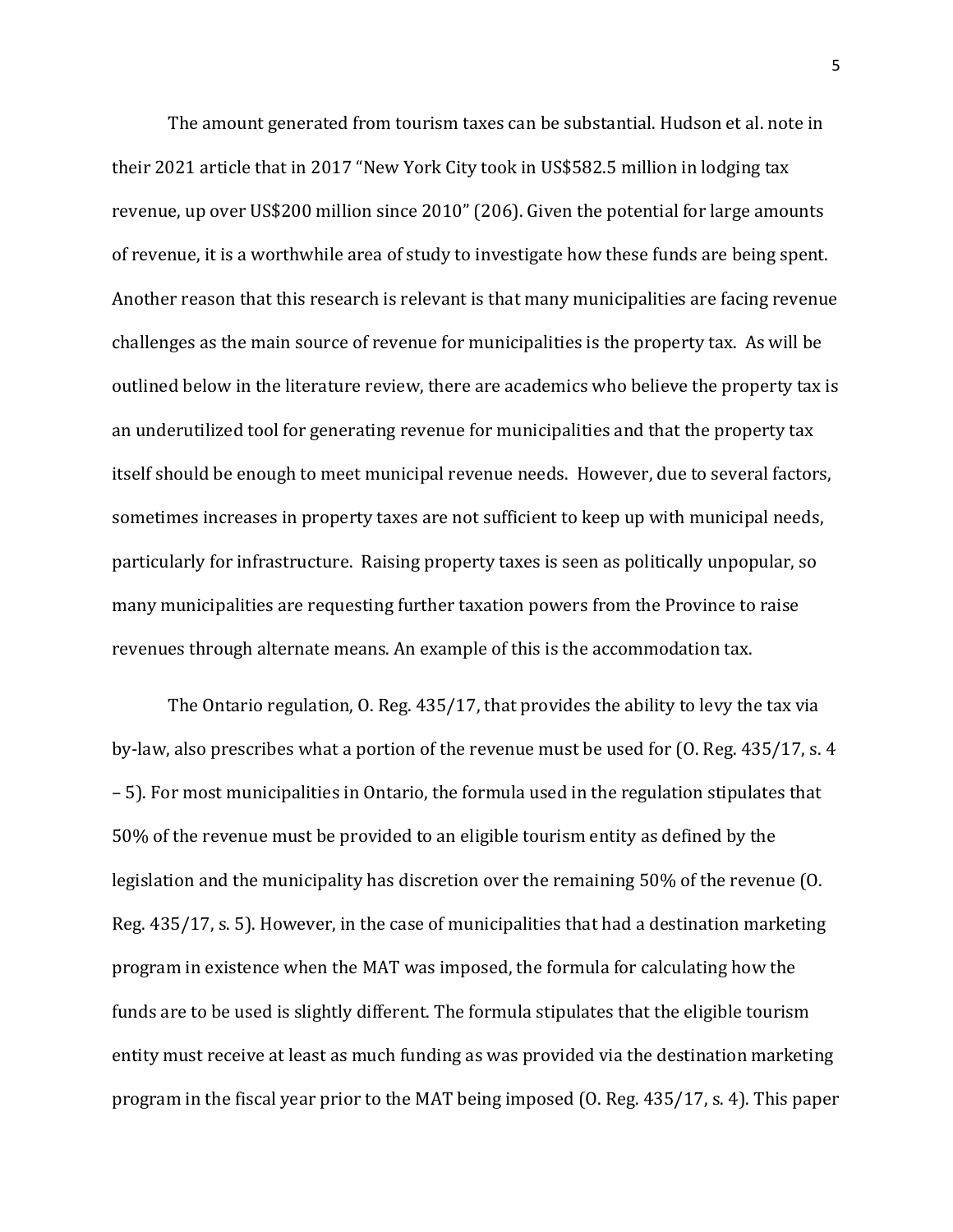focuses on the portion of the funding that municipalities have discretion over. The research question that this paper will explore is: How are municipalities in Ontario utilizing the Municipal Accommodation Tax (MAT) revenue that they have discretion over?

The Province of Ontario will likely continue to receive pressure from municipalities to permit additional revenue generating tools other than the property tax in the years to come. For this reason, looking at how municipalities use the accommodation tax dollars will be an important indicator of how municipalities may use revenue from future taxation tools. The MAT is a low hanging fruit in terms of looking at additional revenue generating tools. The tax is unlikely to impact residents of a municipality directly due to the tax being imposed on visitors staying in hotels, motels, short-term rentals and other types of transient accommodations, so it is a more politically appealing tax to implement that will also help to raise revenues.

Gago et al. outlined four main rationales for taxing tourism: the opportunity for significant revenue, lowering the fiscal burden on local residents, the tax acting as a price substitute for the goods and services that tourists consume, and to correct negative externalities, such as the strain on the destination's natural resources, public transport and general infrastructure (2009). The implementation of the municipal accommodation tax may just be the first of many taxation options made available to municipalities in order to raise revenue instead of relying largely on the property tax to do so. As such, it is an important area of study to see how municipalities utilize alternative taxation to generate revenue.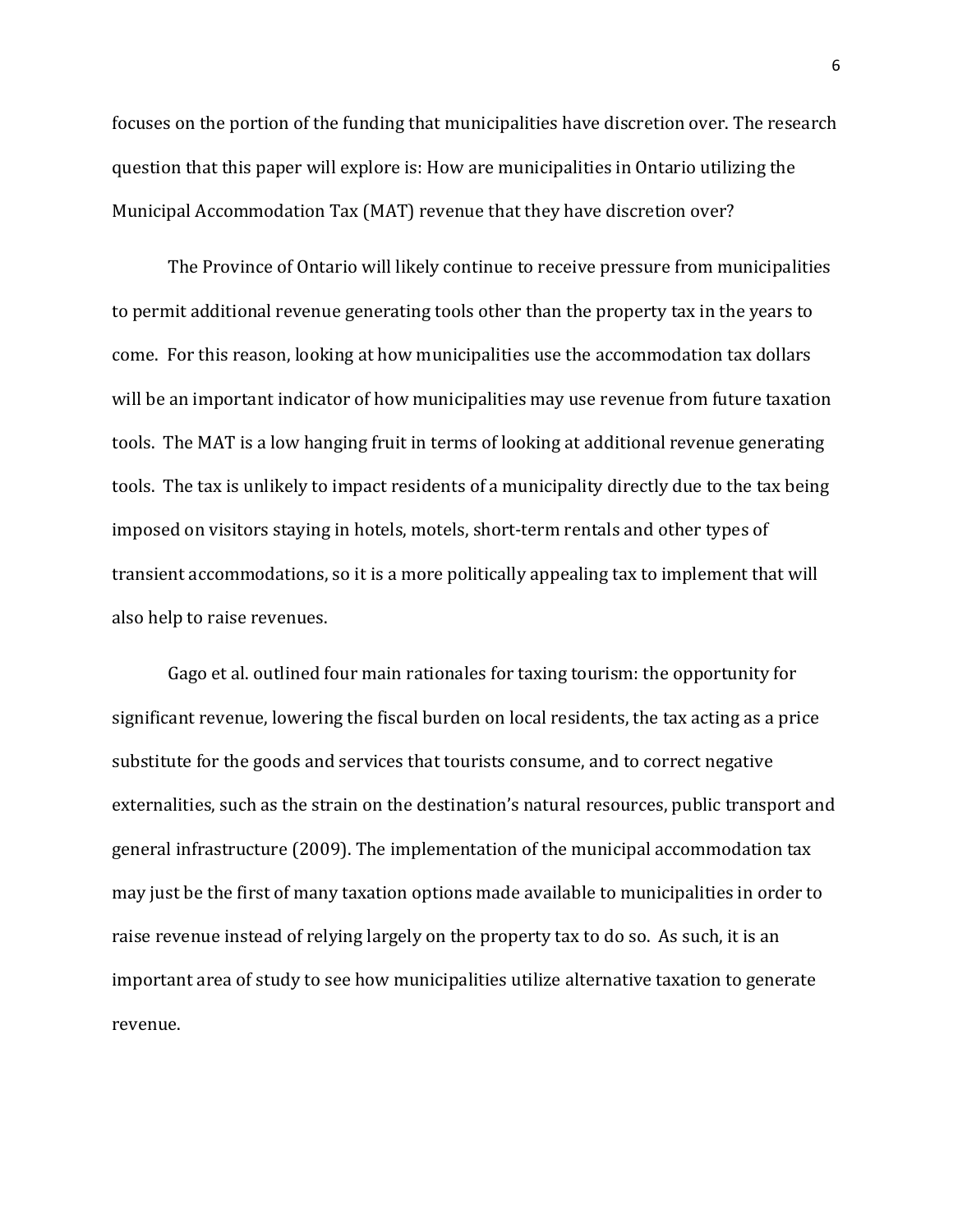This paper will begin with an overview of the literature regarding revenue generation in Canada and the literature on accommodation taxes in the United States and Europe. Then a detailed overview of the methodology and research design will be set out, along with its limitations, utilizing case studies as practical examples. Lastly, the findings of this research will be analyzed, and areas of possible future research will be proposed.

#### <span id="page-7-0"></span>Literature Review

#### <span id="page-7-1"></span>*Introduction*

There is a lot of literature available on municipal revenue in Canada, but none seems to focus on the use of a municipal accommodation tax specifically. If the use of an accommodation tax is explored, it is typically briefly mentioned and there does not appear to be a lot of standalone research on the issue. However, there is research on accommodation taxes (also called hotel taxes, resort fees, occupancy taxes, etc. in the literature) in the United States and Europe, where these types of taxes are more common and have been used for a longer duration. There is also research on local option sales taxes from the United States. The literature review will first focus on the Canadian landscape of municipal revenue generation and then shift focus to specifically detail available research on accommodation taxes from the United States and Europe.

#### <span id="page-7-2"></span>*Taxation and Revenue Generation in Canada*

A lot of the existing literature in Canada looks at the use of property taxation and explores the use of a municipal personal income tax and/or a municipal sales tax as means of increasing municipal revenues. The use of a municipal sales tax in the existing literature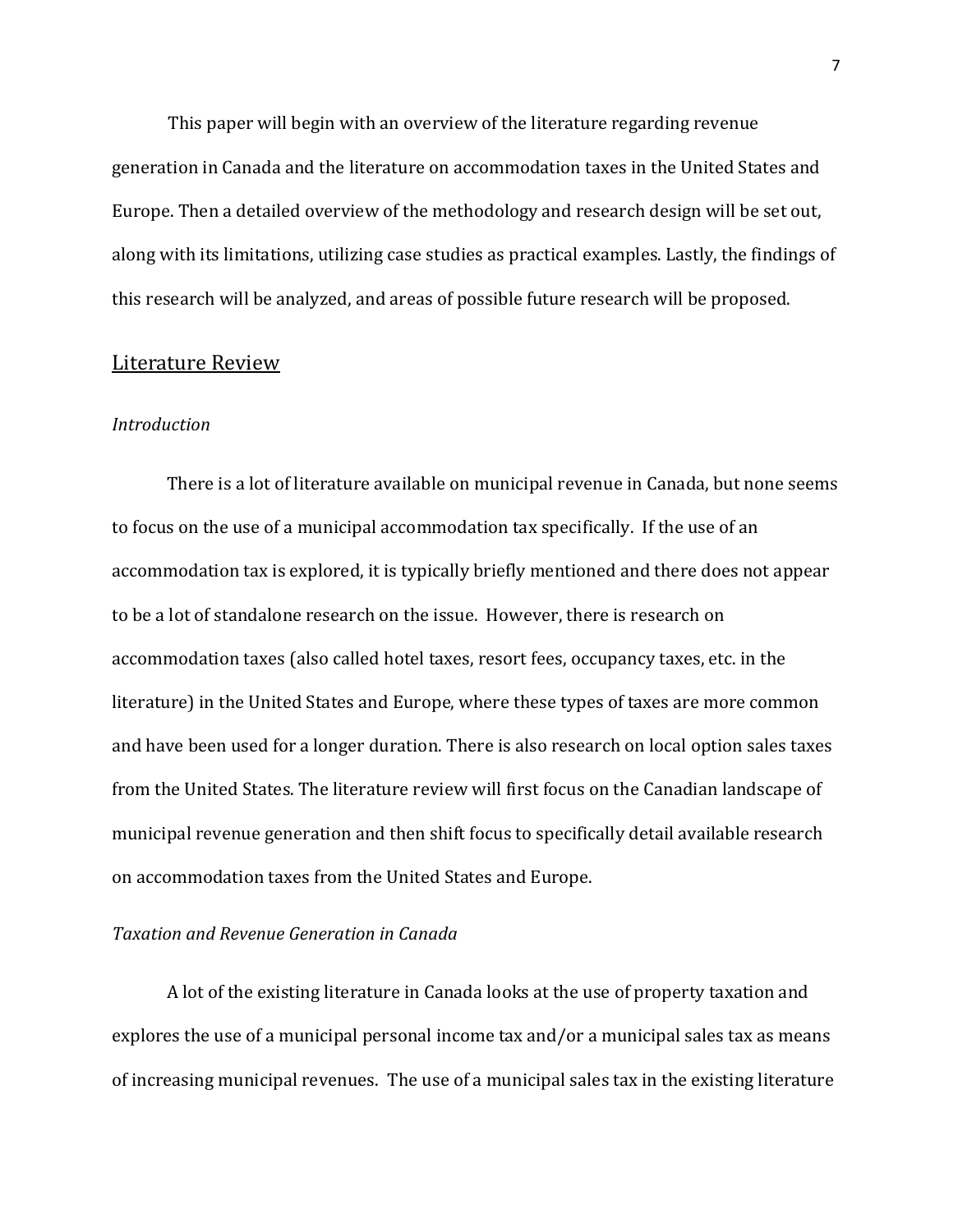is broader than an accommodation tax as it applies to all sales within a municipality, not sales focused solely on accommodation, which tends to impact visitors/tourists the most. There is also literature on local option sales taxes from the United States, but again, this is a broader tax, as it is a taxation on everything within a local area, not just tax on accommodations.

In their 2016 article, Kitchen and Slack explore the use of various revenue raising tools based on observed examples used in other jurisdictions. They explore things like user fees, road pricing/taxation, parking charges, taxes on personal income, taxes on municipal sales, vehicle registration, fuel and hotel stays. Kitchen and Slack ultimately determine that a mix of taxes would be the best way to increase municipal revenues, specifically a personal income tax and a municipal sales tax (2016: 2). For personal income, the authors estimate revenues that would be generated as a result of implementing a 1% municipal tax on this income. With respect to a municipal sales tax, they again use a 1% mark to estimate revenues that would be generated from this (Kitchen and Slack, 2016: 21 - 22).

The authors do not speak to the political feasibility of implementing these types of taxes. In addition, they suggest that it would be more expensive to administer an increase in property taxes, which does not make a lot of sense since municipalities already have well established property taxation systems. If new revenue sources are to be used, an entirely new system/process for collecting these would need to be created rather than leveraging a system that is already in place. In addition, a weakness of this study is that the analysis is limited to eight large Canadian cities that are used as case studies in the paper. The study would not likely be applicable to small or medium sized municipalities in Canada, which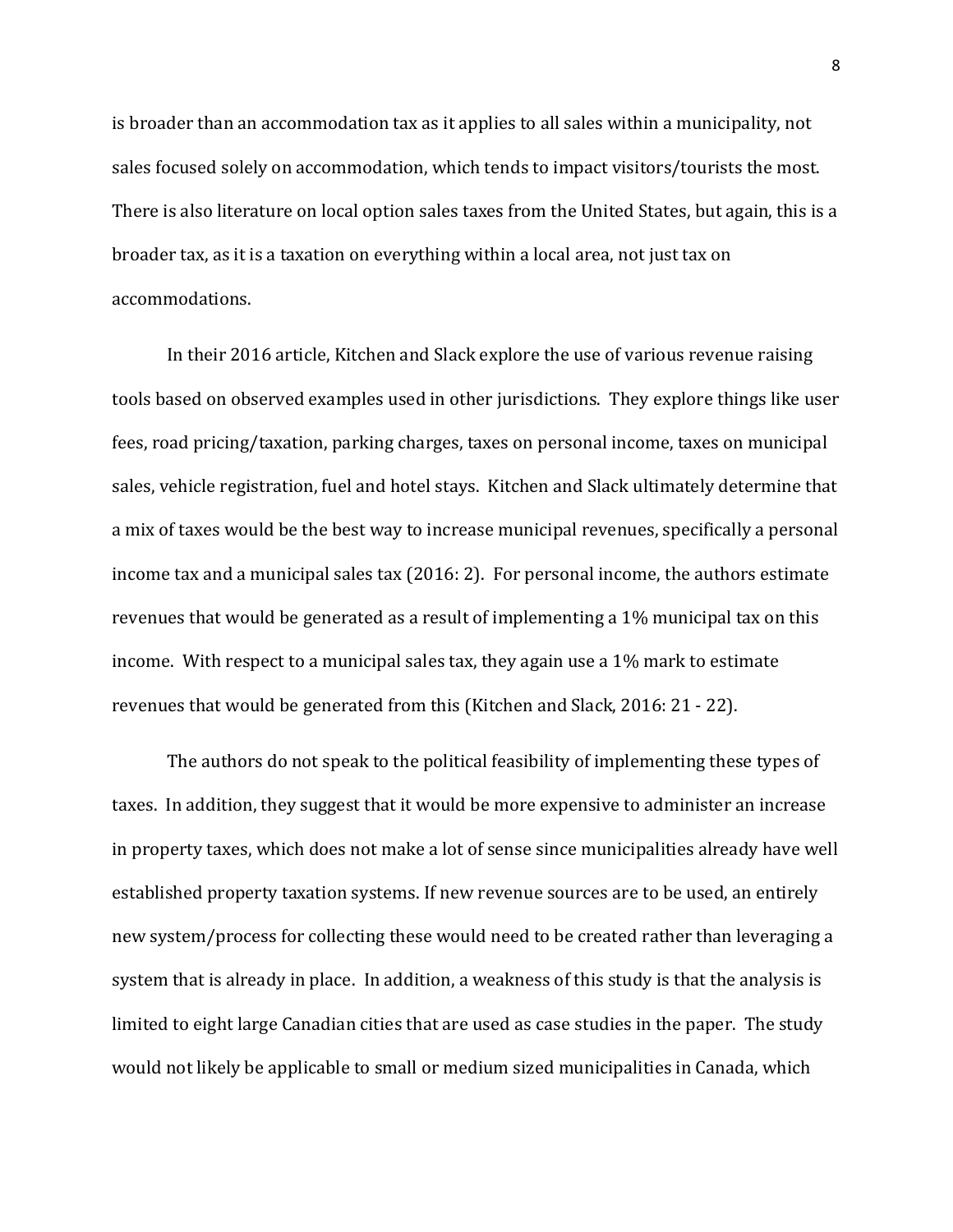limits the scope of the findings. This study is focused on the use of a personal income tax and a general municipal sales tax, not a tax specifically targeted at accommodations, which further limits its applicability to the research contained in this paper.

Other academics, such as McMillan and Dahlby suggest that the property tax alone is a sufficient source of revenue for municipalities. In their 2014 paper, McMillan and Dahlby look at whether other revenue generating tools such as a personal income tax or a municipal sales tax are necessary for municipalities to raise revenues. In their examination, they conclude that the property tax should continue to be used as the main revenue generating tool for municipalities (McMillan and Dahlby, 2014: 24). In their article, they note that as a percentage of income, the municipal property tax burden has not been increasing, so there is adequate room to grow this tax without needing to look to other types of taxes to increase revenues (McMillan and Dahlby, 2014: 6).

The authors also point out that the property tax is a relatively stable type of tax versus personal or municipal sales taxes where the revenue generated could be subject to a high degree of volatility. In addition, the authors note the high degree of administration that would be required to implement something like a municipal sales tax that does not currently exist (McMillan and Dahlby, 2014: 23). The study is limited as the sample is only made up of some municipalities in Alberta, so it is not clear if their assessment would stand if it was applied to all municipalities in Alberta. In addition, it may be difficult to generalize these findings to other provinces in Canada, where incomes may have not kept pace in the same way as Alberta, which is the rationale used that makes an increase in property tax the most feasible solution according to the authors. Again, this study is not focused on an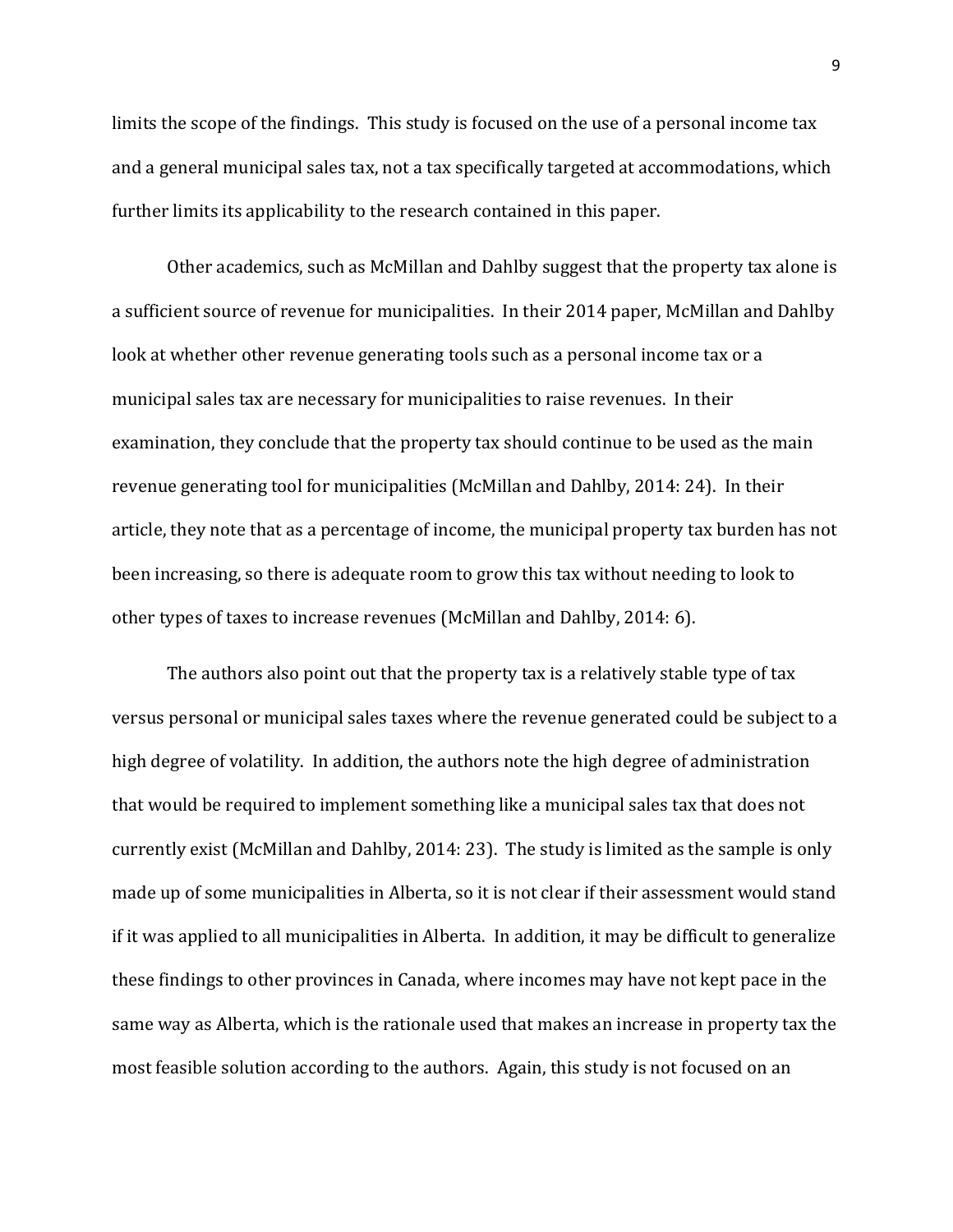accommodation tax, but discusses the property tax and the idea of a general municipal sales tax. A general municipal sales tax is not targeted at accommodations only and is generally estimated at a lower rate in the literature (i.e. 1%) versus the 4% municipal accommodation tax rate that many municipalities in Ontario have chosen.

A 2015 paper by Tassonyi, Bird and Slack also examined the question of whether municipalities in the Greater Toronto Area (GTA) could raise property taxes. The authors concluded that the property tax has the capacity to meet the financial needs of GTA municipalities to a larger extent than it currently does (Tassonyi, Bird and Slack, 2015: 1). Like McMillan and Dahlby, these authors suggest there is capacity within the property tax system which can be utilized to fund needed municipal expenditures. Tassonyi, Bird and Slack speak to "revenue hills", where a region can increase taxation to a certain point (the "revenue maximizing point" or peak of the revenue hill), after which if the tax rate continues to increase, the region will actually see declining tax revenue (i.e. from individuals leaving the high tax rate area or finding ways to avoid the higher taxes, etc.) (2015: 3).

The authors conclude that no region in the GTA is at the peak of the revenue hill for residential property taxes: that each municipality studied could increase revenue by raising the tax rate, with one exception (Tassonyi, Bird and Slack, 2015: 5). However, the authors note there are considerable variations in the amount of space left to do so until a municipality reaches the peak of the revenue hill. The notable outlier here is Durham Region, which the authors note is at its peak or "revenue maximizing point" and if the tax rate is increased further, this is expected to result in a loss of revenue (Tassonyi, Bird and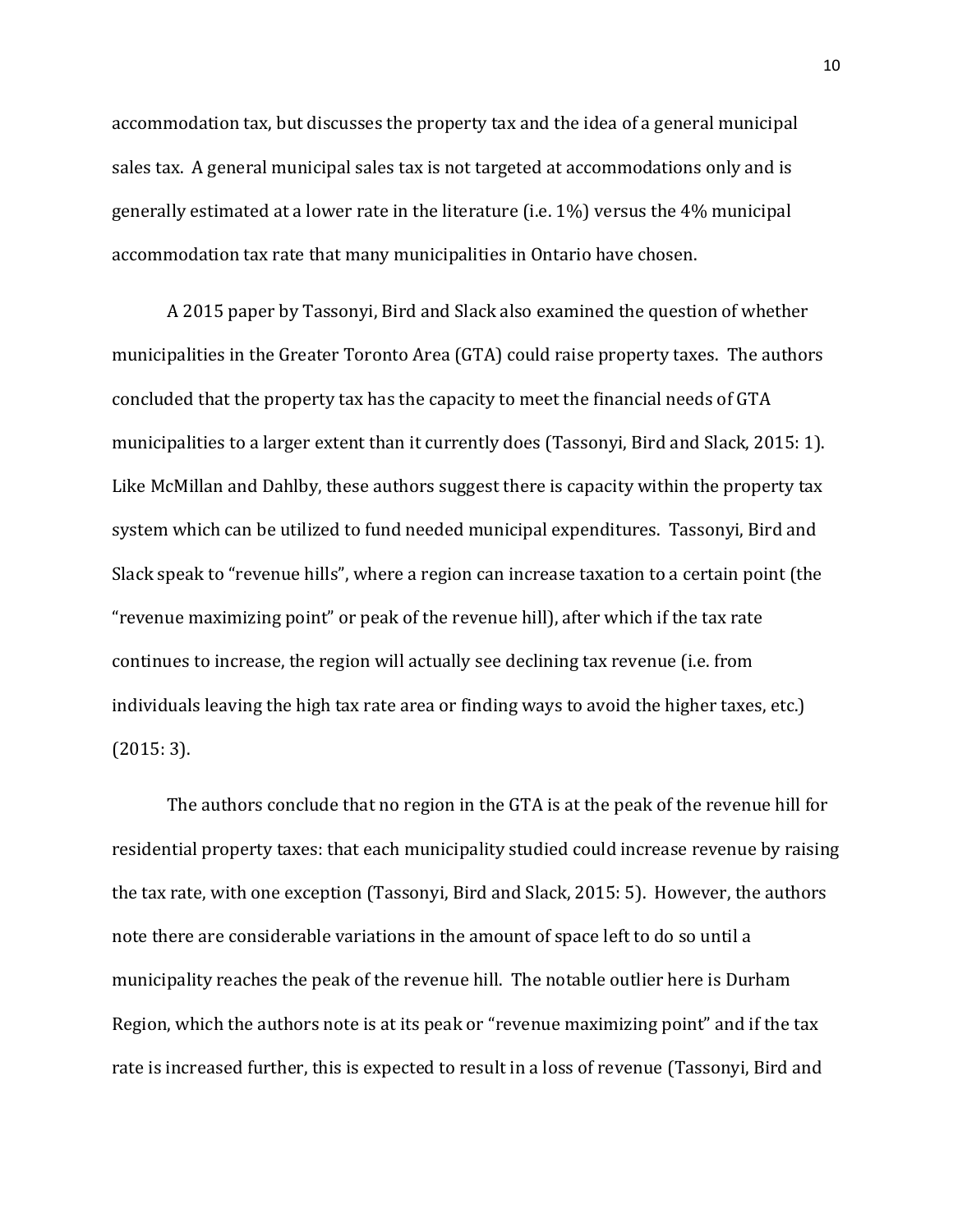Slack, 2015: 17). Again, this is another study that focuses on increasing revenue via increases to the property tax rather than looking at alternative tools to generate revenue.

Similarly, a report authored in 2017 by Frank Clayton for Ryerson's University Centre for Urban Research & Land Development states that in comparison to other GTA municipalities, the City of Toronto has plenty of room for increasing residential property taxes (2017: 1). Clayton looks at average property taxes paid among GTA municipalities, the effective property tax rate (defined as property tax as a percentage of market value of the property) and the property tax burden (property tax as a percentage of household income) (2017: 2). Clayton concludes that Toronto's effective property tax rate is the lowest of any GTA municipality, and 23% below the median effective tax rate for the 25 GTA municipalities studied (excluding the City of Toronto). In addition, Clayton notes that Toronto's property tax burden was 17% below the median percentage for the 25 municipalities examined (excluding Toronto) (2017: 6). Clayton concludes that due to this comparison, the City of Toronto has a lot of room to increase taxes. As noted above, a lot of the existing literature is focused on the property tax as a means to increase municipal revenues. This could be because it is already an existing power that municipalities have. For a lot of other revenue generating tools considered by the literature, Provincial permission would be required. Perhaps this is why there is an absence of research in this area in Canada – any research would be mostly speculative and involve estimating revenues versus being able to provide concrete examples.

In their 2015 article, Block and Weiss suggest that Toronto has a revenue problem due to the fact that property tax increases were lower than inflation and did not increase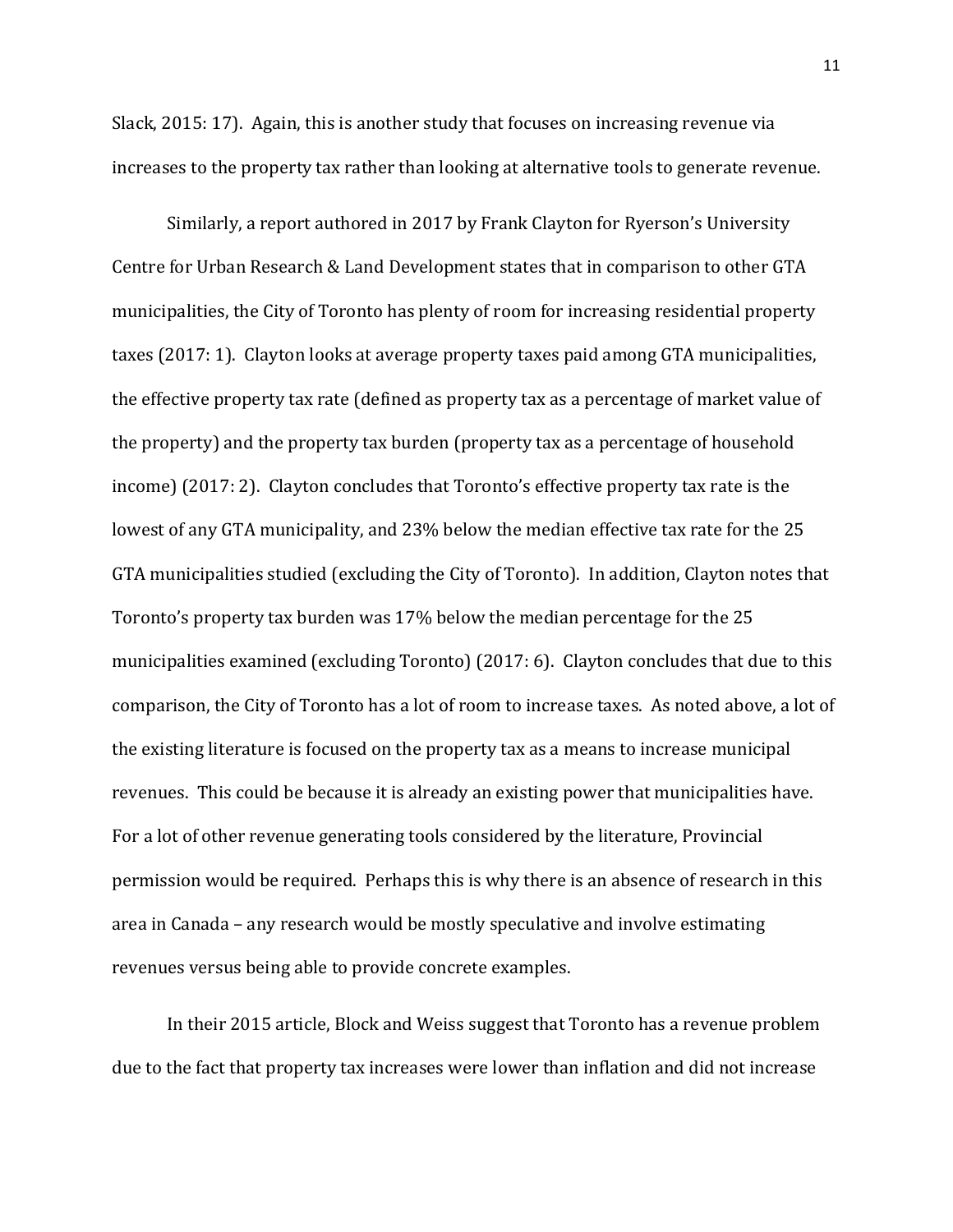with population growth (2015: 7). They state that this has led to a diminishing capacity for Toronto to maintain its vital services. Block and Weiss advocate for utilizing powers Toronto was granted in the *City of Toronto Act, 2006* (COTA) (2017: 8 – 10) as additional revenue generating tools*.* While Block and Weiss note that the COTA prohibits a blanket municipal sales tax, the COTA does provide an exemption for certain items to be taxed. Block and Weiss estimated revenues that would be generated from taxes on items such as sales of cigarettes, alcohol and entertainment (movie admissions, live sports and other performances, etc.). In addition, they estimated revenues that could be generated from things like road tolls, taxing non-residential parking spaces and the vehicle registration tax.

They highlight that increasing property taxes by less than the rate of inflation is unsustainable because it is the city's most reliable source of revenue and this will cause it to continually lag behind the city's actual fiscal needs. Block and Weiss conclude that the city must catch up on forgone property tax revenues as well as utilize existing revenue generating tools permitted under COTA (2017: 11). While this paper speaks to the revenue issue, it does not involve data on a full municipal sales tax as is the case in the United States. In addition, it speaks to revenue estimates from other revenue generating tools, but not a municipal accommodation tax specifically.

#### <span id="page-12-0"></span>*Local Option Sales Taxes*

There is not a lot of Canadian data on municipal sales taxes, but research has been conducted on a similar concept in the United States, except it is generally called a local option sales tax rather than a municipal sales tax. Both have the same premise – there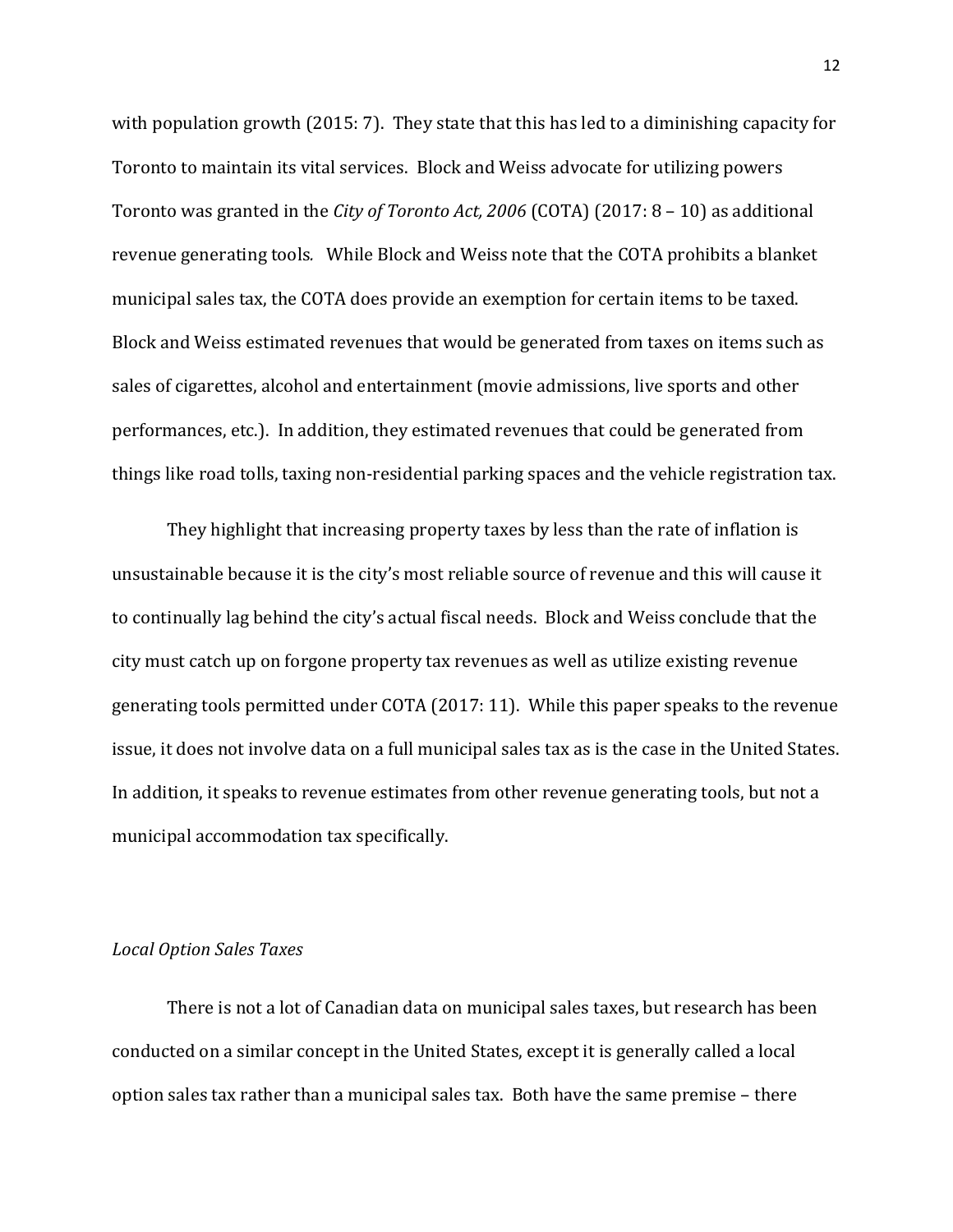would be a special tax added to all sales within a specific geographical area – but they go by different names. McMillan and Dahlby briefly touch on local option sales taxes in their 2014 paper mentioned above, however their assessment is completed using examples from the United States, which may not be easily applicable to the Canadian experience.

In her 2014 paper, Afonso examines the use of local options sales taxes in the United States. She uses statistical analysis to determine whether local option sales taxes are used to reduce property taxes and increase own source revenues in the jurisdictions in which they are used. Afonso hypothesizes that the use of local option sales taxes will reduce property tax burdens and increase own source revenue (2014: 26). The data used to test the hypothesis is made up of counties in 35 states, of which 17 states allowed counties to implement a local option sales tax during the time period of the study (1983 – 2004), while 18 did not. The remaining 15 states that were not included in the analysis did not maintain records of the local option sales tax rate by county for the time period covered by the study (Afonso, 2014: 31).

The ultimate outcome is that Afonso's hypothesis is correct – local option sales tax revenue is used to both decease property tax revenue and increase own source revenue per capita (Afonso, 2014: 39). Afonso notes that a limitation of the study is the fact that there is no guarantee a local option sales tax will produce the revenue desired by municipal leaders, especially when taking into consideration the size of the tax base and that of neighbouring municipalities (which may or may not have their own local option sales tax) (2017: 41). Again, this study may be of limited application due to the fact that it deals with a general municipal sales tax versus a targeted tax on accommodations. In addition, the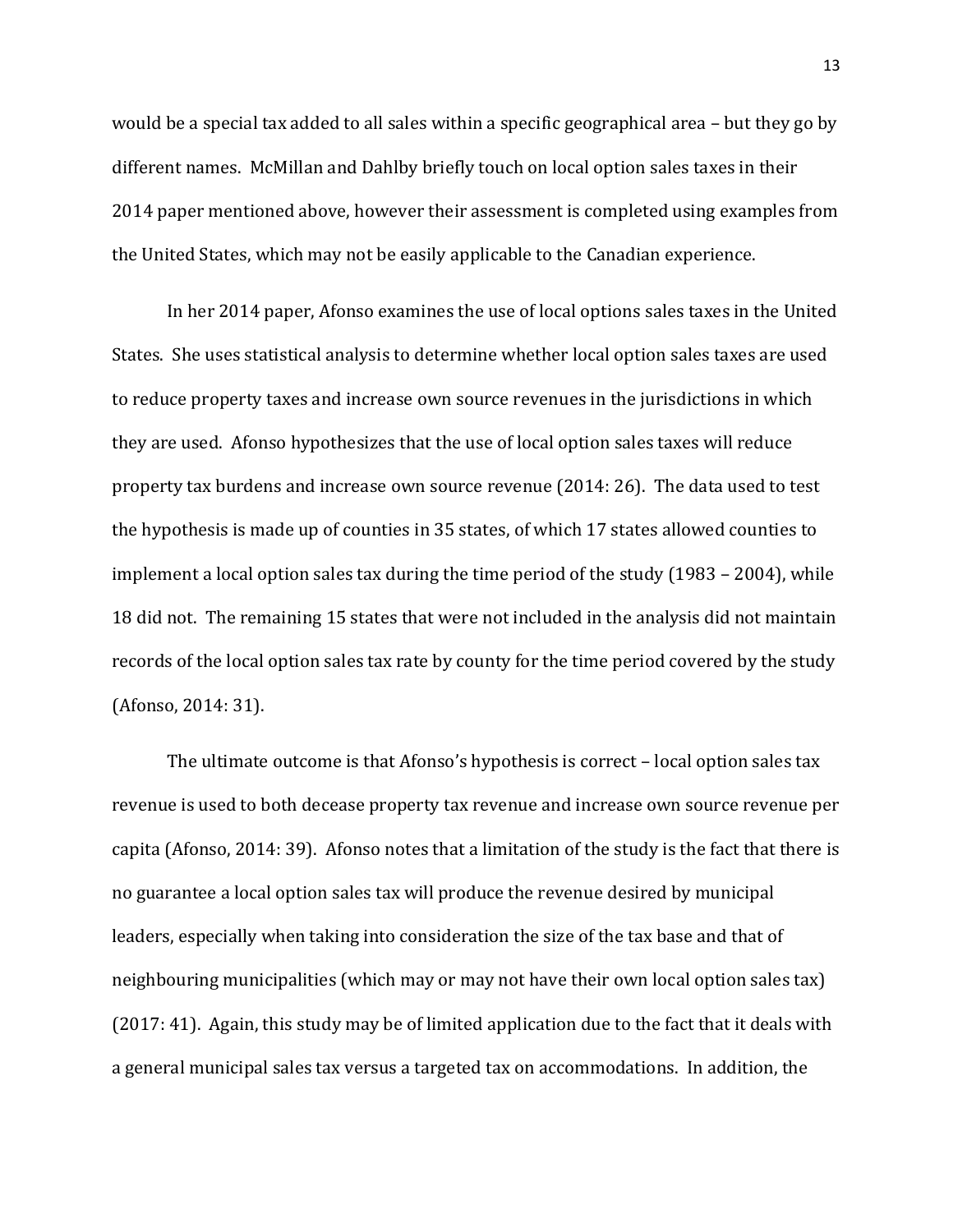outcomes in the United States may not be generalizable to Canada. However, it does provide interesting information on the impact on property taxes when a municipality begins to rely on alternative sources of revenue.

The Association of Municipalities of Ontario (AMO) published a paper in 2017 that advocated for a 1% tax to be added to the existing HST where that 1% would be allocated to municipalities – called "The Local Share". AMO states that this 1% municipal sales tax would be used to fund the infrastructure financing gap facing municipalities (2017: 6). In support of its paper, AMO relies mostly on data from the United States, where AMO asserts that 25 states permit a local sales tax of at least 1%. In the paper, AMO also mentions a list of other revenue generating tools that were examined in their research, including a hotel or accommodation tax. However, the mention of an accommodation tax is very limited and is not examined in any level of detail in the paper. The other revenue generating tools that are discussed in at least brief detail in the paper are powers available to the City of Toronto under the COTA, such as taxes on alcohol, tobacco, entertainment and vehicle registration.

#### <span id="page-14-0"></span>*Revenue Generation and Accommodation Taxes Internationally*

Although there is a lack of research available in Canada on accommodation taxes, there is research available from jurisdictions where accommodation taxes are common and have been around for a longer period, such as the United States and Europe. A lot of this research on accommodation taxes focuses on whether the imposition of accommodation taxes has an impact on tourism. Heffer-Flaata et al. note that "the positive and negative aspects of tourism taxes are well established, though the literature is far from consensus on

14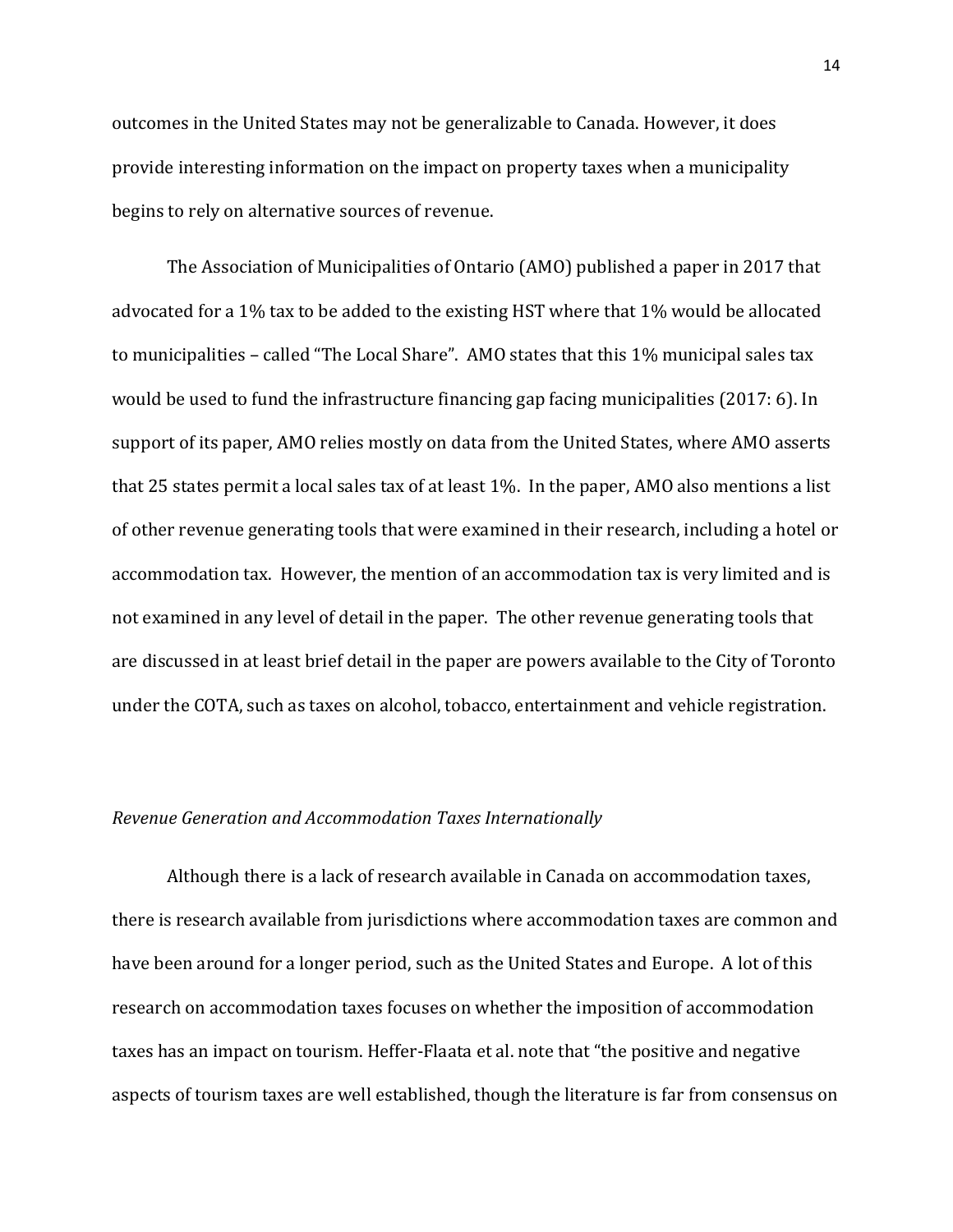which effect dominates" (2021: 750). In line with the hypothesis of this paper, Cetin et al. note that funds collected through tourism should be spent in areas related to tourism, however "this is not the case in the majority of destinations, as studies have shown, where local governments regard taxes from tourism industry as free revenue, since tourists are unlikely to vote" (Cetin et al., 2017: 4).

In their 2021 article, Plzakova and Studnicka note that "in recent years there has been a rapid increase in the number of municipalities applying local taxes (charges and fees) related to the performance of the tourism, hotel and spa industries in the European Union member states" (2021: 70). Although fees such as accommodation taxes have existed for many years, it appears they are growing in popularity. This is demonstrated in Ontario by the fact that these types of taxes were not permitted by the Provincial Government until late 2017.

Further, in explaining the use of fees and charges in Europe, Plzakova and Studnicka note that "local charges and fees are only rarely related to a certain purpose…so that the collected money generated from them must be reinvested in the support of the development of tourism in a specific territory" (2021: 70). This contrasts with Ontario, where the legislation mandates that a specific portion of revenues from accommodation taxes must be allocated for tourism initiatives. As will be discussed later in this literature review, some jurisdictions treat the taxes as a revenue generating tool to reduce the burden on residents, with only a small portion being dedicated to tourism initiatives.

The literature on whether accommodation taxes are a positive or negative for the region in which they are imposed is mixed. Lee's 2014 article looking at comparator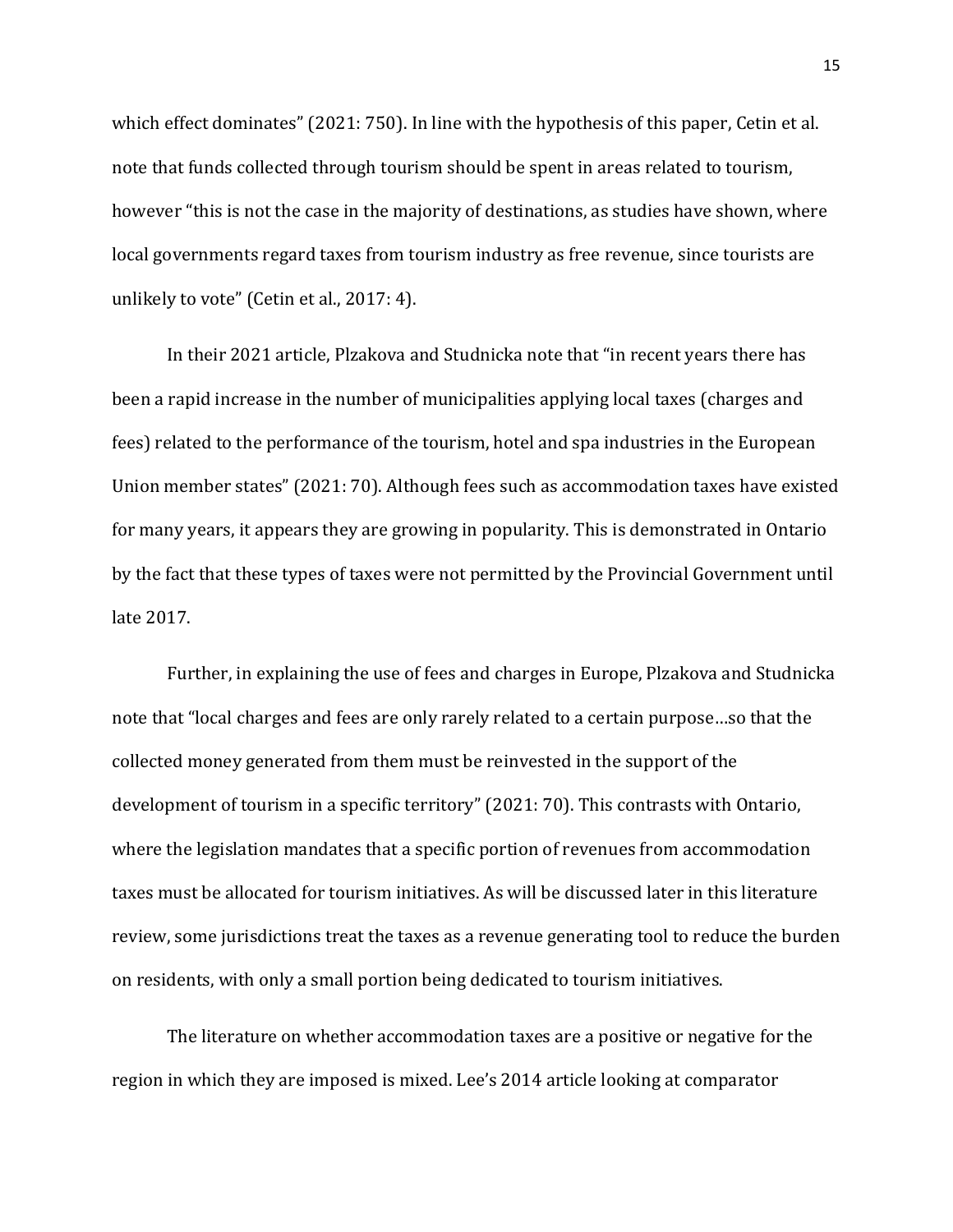municipalities Midland and Odessa, Texas in the United States found that "hotels competing for similar demand without occupancy taxes are likely to be in a comparative advantage over the hotels that are subject to the occupancy tax" (53). Using a random effects spatial model, Lee found significant evidence of competitive disadvantage created by the adoption of the hotel tax and corresponding higher prices for hotels in Midland versus Odessa (2014: 54). Similarly, Collins and Stephenson researched the impact of the introduction of a \$5 per night hotel tax in Georgia in 2015. They used monthly hotel occupancy and price data from 50 states in the United States to conclude "that the tax reduced the number of rooms rented in Georgia by about 92,000 per month and that hotel operators were not able to fully shift the tax to travelers" (Collins and Stephenson, 2018: 11). Both papers found that the addition of a hotel tax disadvantaged those regions where it was imposed.

This is contrasted with research conducted by Heffer-Flaata et al. that studied the impact of tourist taxes on outbound UK travel demand. Their results indicate that tourist taxes only sometimes had an impact on demand, depending on the destination and time of year travelled. For popular destinations, "the numbers of UK arrivals to the largest taxed destinations in each country…do not seem to be significantly affected by the taxes" (Heffer-Flaata et al., 2021: 756). When discussing timing of vacations, the researchers noted that "during the peak summer period, both French and Spanish cities are, overall, negatively affected… [by tourist taxes], while the impact on Italian destinations is not significant" (Heffer-Flaata et al., 2021: 756). Heffer Flaata et al. note that market power of the destination has an impact on whether tourist taxes impact demand, with desirable and popular tourist spots being more resilient to accommodation taxes (2021: 756 – 758). This is similar to the findings of Bonham et al., who studied the impact of a hotel room tax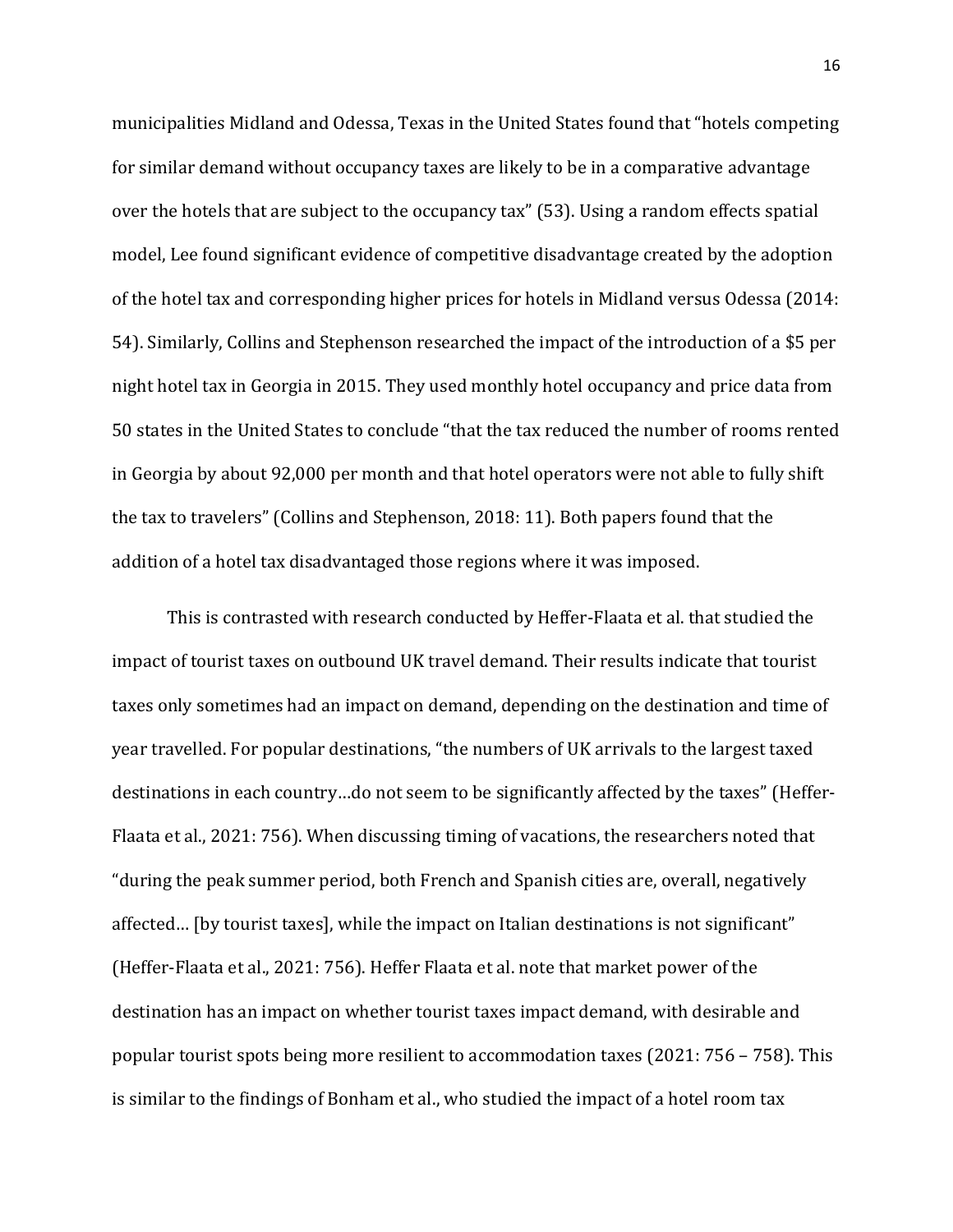increase in Hawaii. They found the tax did not have a significant negative effect on hotel revenues, theorizing this was because a 5% increase in lodging expenditure represents less than 1.5% of the total cost of a typical vacation in Hawaii (Bonham et al., 1992: 439).

There were interesting insights into how various municipalities in the United States are utilizing the revenue from accommodation taxes that they have imposed in Hudson et al.'s 2021 article. The authors studied the effect of lodging tax increases in eight different locations in the United States – seven cities and one state. As part of their research, they noted the City of Chicago's high tax rate on lodging of 17.4%, with two increases within the last six years (Hudson et al., 2021: 211). They highlighted that the "most recent 1% increase in 2016 generated US\$474 million of extra income yearly, which was earmarked largely for government worker pension costs" (Hudson et al., 2021: 211). This is notable, as this is clearly a portion of the tax that is not being used for tourism initiatives and instead is entirely meant to help the city's finances and long-term pension obligations.

In contrast, the City of Cincinnati, whose lodging tax increased in 2013 from 8.27% to 11.77%, utilizes the revenue to cover construction debt on several convention centres and "it currently infuses cash into marketing campaigns designed to drum up tourism and convention business" (Hudson et al., 2021: 211). Another case where hotel taxes are used exclusively for tourism is El Paso, Texas. Here, hotel tax revenues must be spent to enhance and promote tourism and the tax was increased in 2012 from 15.5% to 17.5% to support the funding of a new baseball stadium (Hudson et al., 2021: 212). These are both examples of cities who primarily use the revenue for funding only tourism-related infrastructure and initiatives.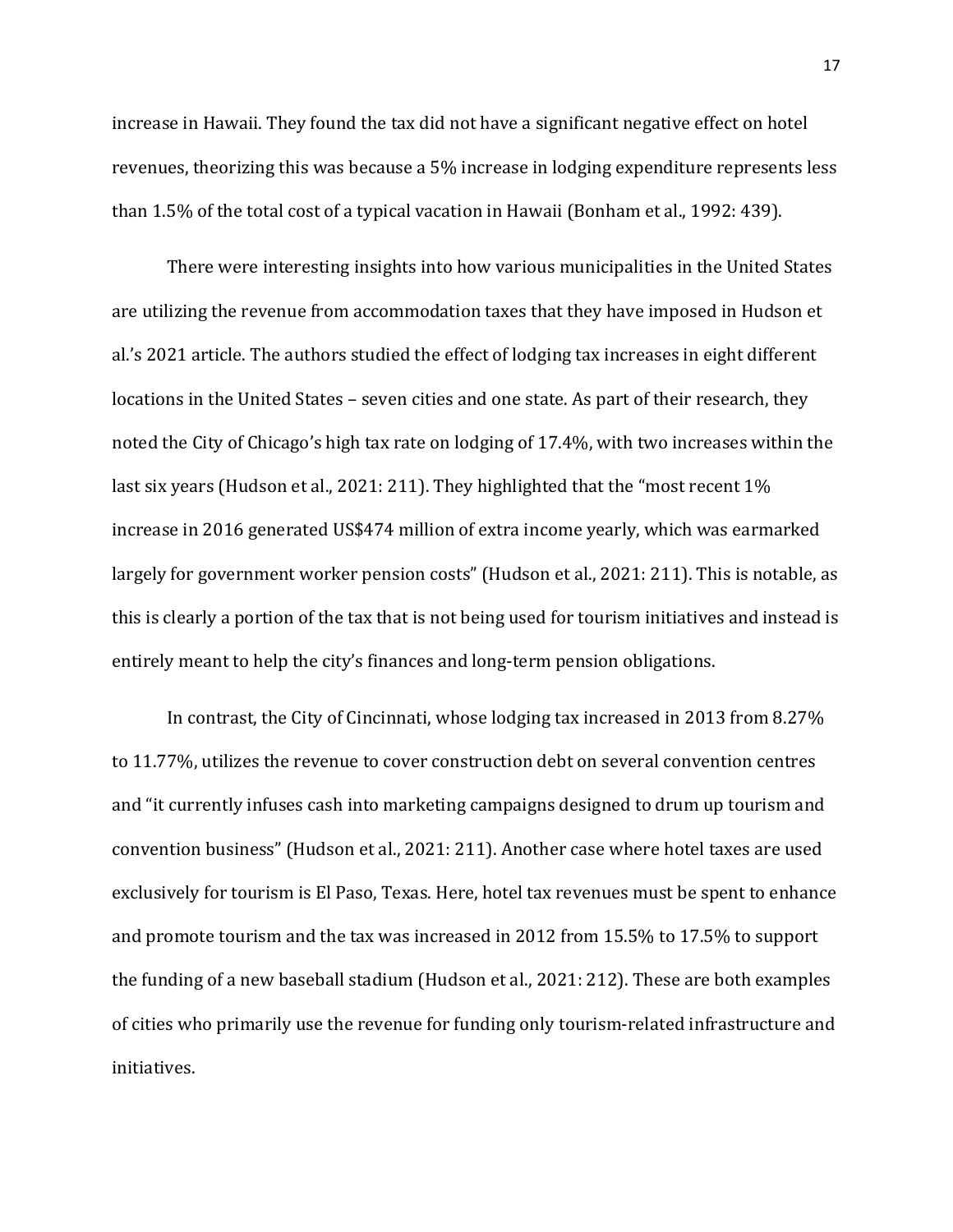An example of a hybrid of the two approaches is Riverside, California. Hudson et al. noted that between 2012 and 2014, the city increased its lodging taxes from 11 to 13% to increase tourism and promote the destination but noted that the "city also planned on using the money to help repair aging buildings and replace city assets" (2021: 211). Another example is the municipality of Gilbert, Arizona. In 2013, lodging taxes were increased from 8.27% to 11.77% and "the city unanimously voted to modify the lodging tax and use the proceeds collected from the increase to support general operations of the city" (Hudson et al., 2021: 212). In this case study, revenue was previously devoted to tourism, but the city voted to increase the tax charged and reallocate the resulting increase in funds to general municipal coffers.

Another insightful line of research looks at whether revenue from accommodation taxes is being spent in accordance with the stated purpose of these funds. In their 2006 article, Litvin, Crotts, Blackwell and Styles look at the expenditure of accommodations tax revenue in South Carolina. In the article, they note that most states in the United States "promote tourism with funds generated by taxing their visitors" (Litvin et al., 2006:150). The authors point to two differing opinions on accommodation taxes: those who oppose the tax or support it only if the funds are provided directly to tourism initiatives, and those that "see tourism taxes as 'free' revenue, because their burden generally falls on nonconstituent tourists rather than local citizens" (Litvin et al., 2006: 150).

In the article, the authors provide an overview of the accommodation tax legislative structure in South Carolina. They note that "the first \$25,000 and 5% of the balance is directed to the municipality or county government's general fund to be spent in any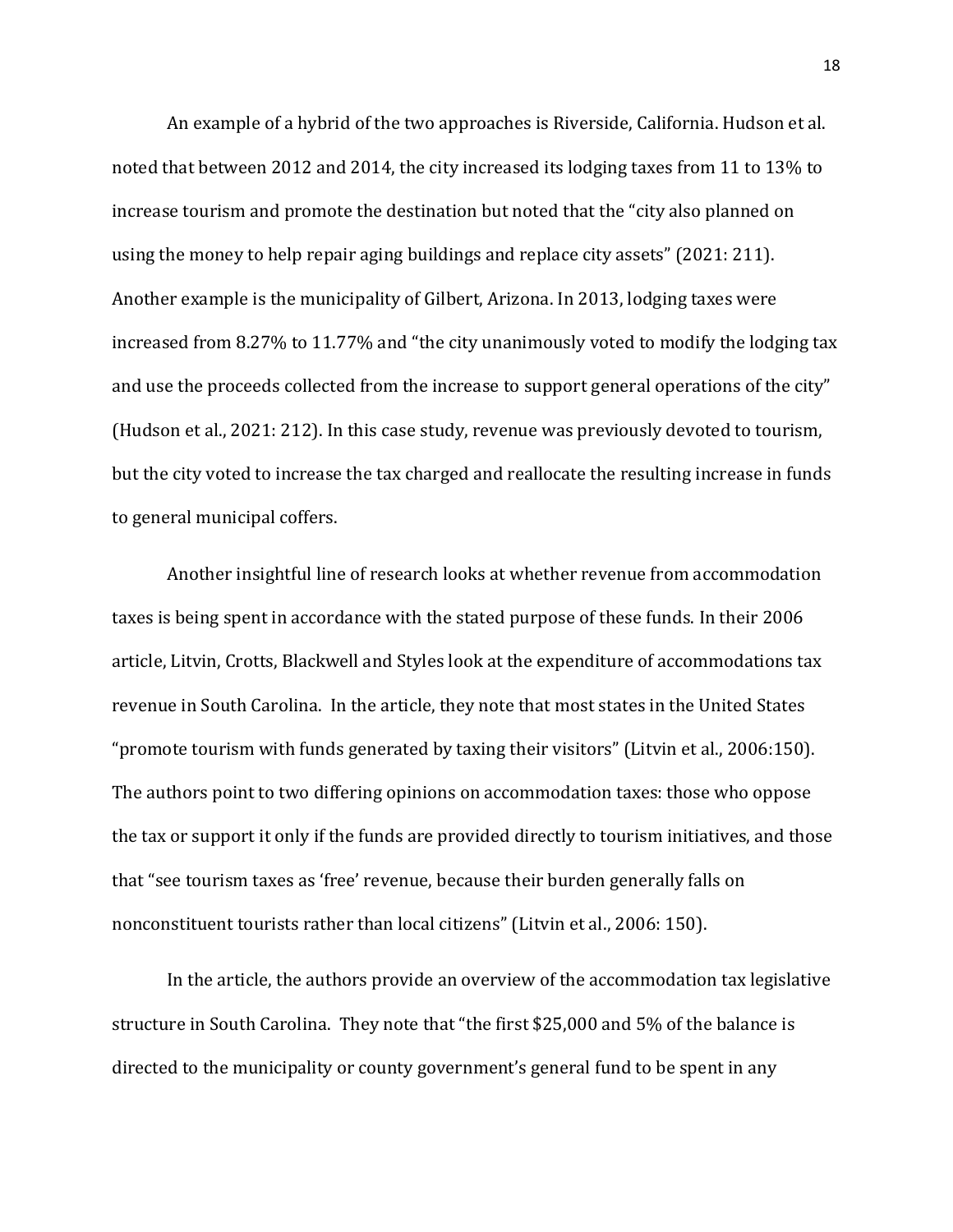manner the local government sees fit; 30% of the remaining balance is allocated to a special account dedicated to the advertising and promotion of tourism… and the remaining 65% balance is deposited in a special fund earmarked specifically for local tourism-related expenditures" (Litvin et al., 2006: 152). The authors then detail a list of categories where the 65% of the funds is authorized to be spent in areas such as advertising of tourism; promotion of cultural events; construction of facilities for cultural activities; and funding of the criminal justice system, health facilities and solid waste collection.

As a result of their research, the authors found that "more funds were spent providing facilities and public services…than were allocated to the promotion of events" (Litvin et al., 2006: 155). The authors distinguish between "hygienic" and "motivational" expenditures, stating that hygienic expenditures are to provide facilities and public services, whereas motivational expenditures were allocated to the promotion of events (Litvin et al., 2006: 155). The authors conclude that "those municipalities that have allocated accommodations tax monies for purposes such as garbage removal, policing, and maintenance in the tourism zone, all legal per the tax laws, are simply funding hygienic necessities they would have provided in any case from their general funds…with the likely result that "motivational expenditures, to include creating and sponsoring festivals and special events to attract new visitors, get squeezed from the budget" (Litvin et al., 2006: 155).

There are limitations to the study since the authors excluded data from the fifteen largest tourism entities in South Carolina as they deemed these "outliers" where the hotel revenue exceeded \$20 million annually. The authors justified their decision in an attempt

19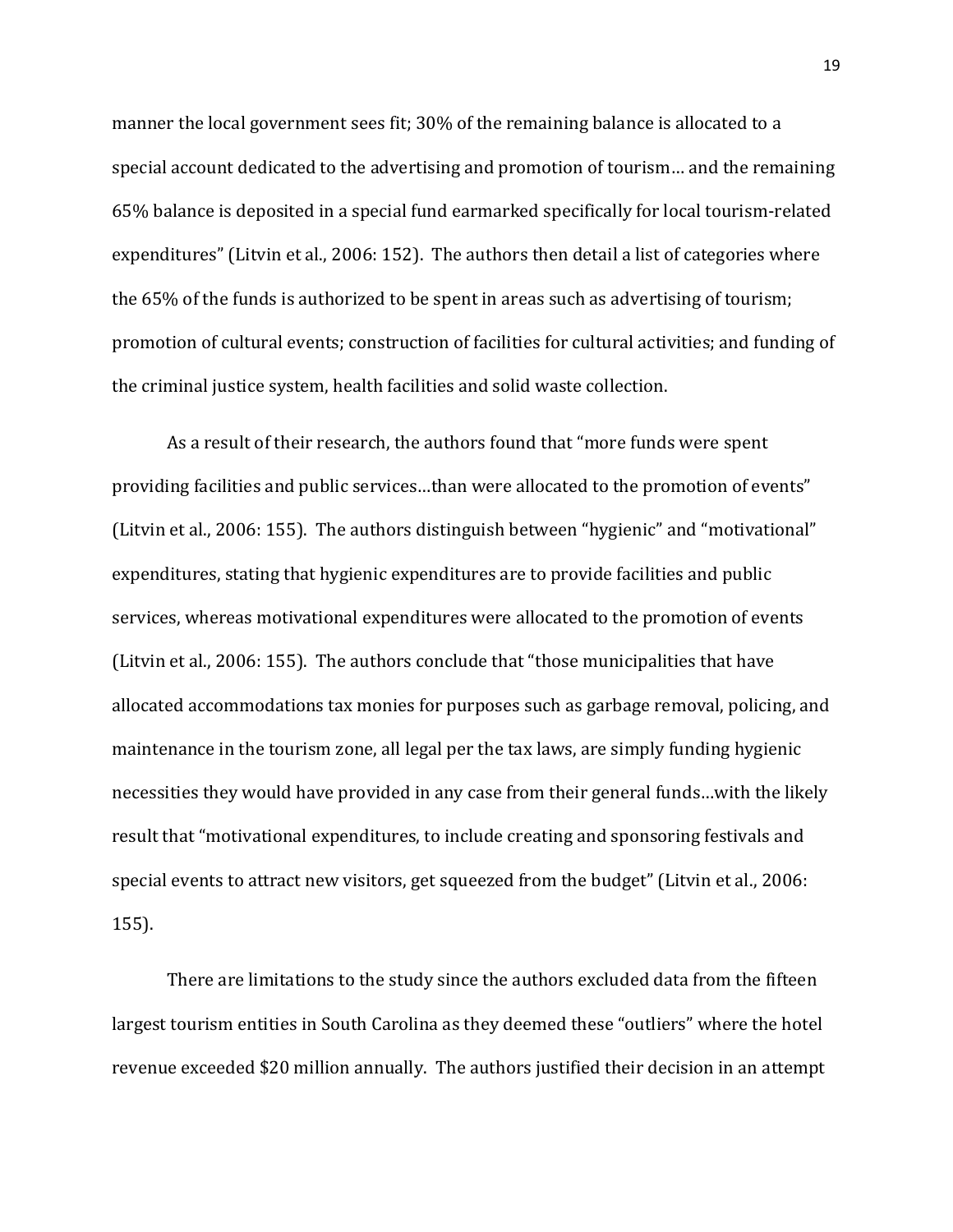to eliminate the competing influences from these higher traffic tourist areas. They note that within these areas, the accommodation tax is one of only several viable sources of revenue. The authors felt excluding these areas would allow a clearer picture of the relationship among the variables they tested in their study (Litvin et al., 2006: 153). It is interesting to note that the findings were that if a municipality allocates the funding to more of the "necessity" expenditures, it was less likely to fund more of the purely tourismrelated initiatives. This aligns with the hypothesis of this paper that municipalities may be using the discretionary funds to supplement their own budget line items rather than devote these funds to tourism funding or using these funds to supplement tourism initiatives.

As demonstrated above, research specifically on the use of a municipal accommodation tax in Ontario or Canada is extremely limited. The existing literature on municipal revenues and alternative revenue sources in Canada seems to be very focused on the property tax as well as other hypothetical taxes such as a tax on personal income and/or a broad municipal sales tax. Permitting additional revenue generating sources such as an accommodation tax appears to be relatively new in Canada despite this being common in other jurisdictions for many years. However, there is research available regarding the use of accommodation taxes in the United States and Europe which provides insights. The literature is mixed in terms of whether these taxes are good or bad for the jurisdictions in which they are levied, although they are widely popular and present in most states and countries in Europe. The Ontario legislation permits municipalities discretion over a certain portion of the accommodation tax revenue but does require a prescribed portion to go to tourism initiatives. The United States literature provides insight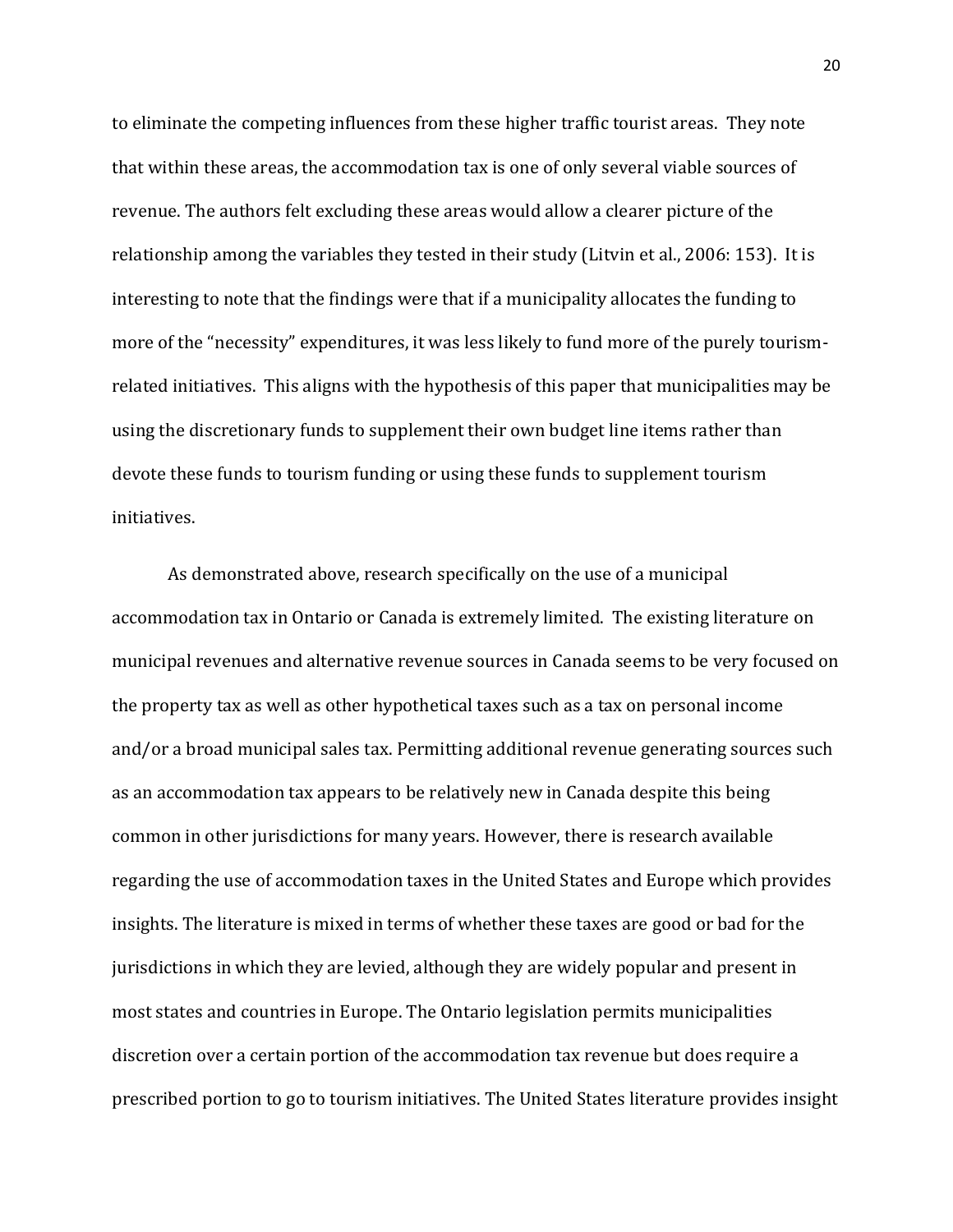into the expenditure of this revenue and the fact that some jurisdictions allocate this to tourism spending, some allocate to tourism and other general expenditures of the municipality, while others use the additional taxation to line municipal coffers for general purposes.

### <span id="page-21-0"></span>Research Design and Methodology:

#### <span id="page-21-1"></span>*Research Aim and Question*

This research and paper look to examine what municipalities in Ontario are doing with the MAT revenue that they have discretion over and whether this is being used as a revenue generating tool for municipal coffers, being utilized for tourism initiatives or a hybrid of the two approaches. The research question that this paper will explore is: How are municipalities in Ontario utilizing the Municipal Accommodation Tax (MAT) revenue that they have discretion over?

#### <span id="page-21-2"></span>*Framework, Data Sources and Limitations*

The research strategy used in this paper involves working from observation through looking at various publicly available content such as by-laws, staff reports, budget documents and meeting minutes, to come up with a determination of what municipalities are doing with the revenue from the MAT that they have discretion over. The goal of the research is to identify trends in how municipalities are allocating this revenue. Some bylaws and many staff reports contained information as to what is the intended use of the revenue that is not prescribed to be allocated to a specific tourism purpose by the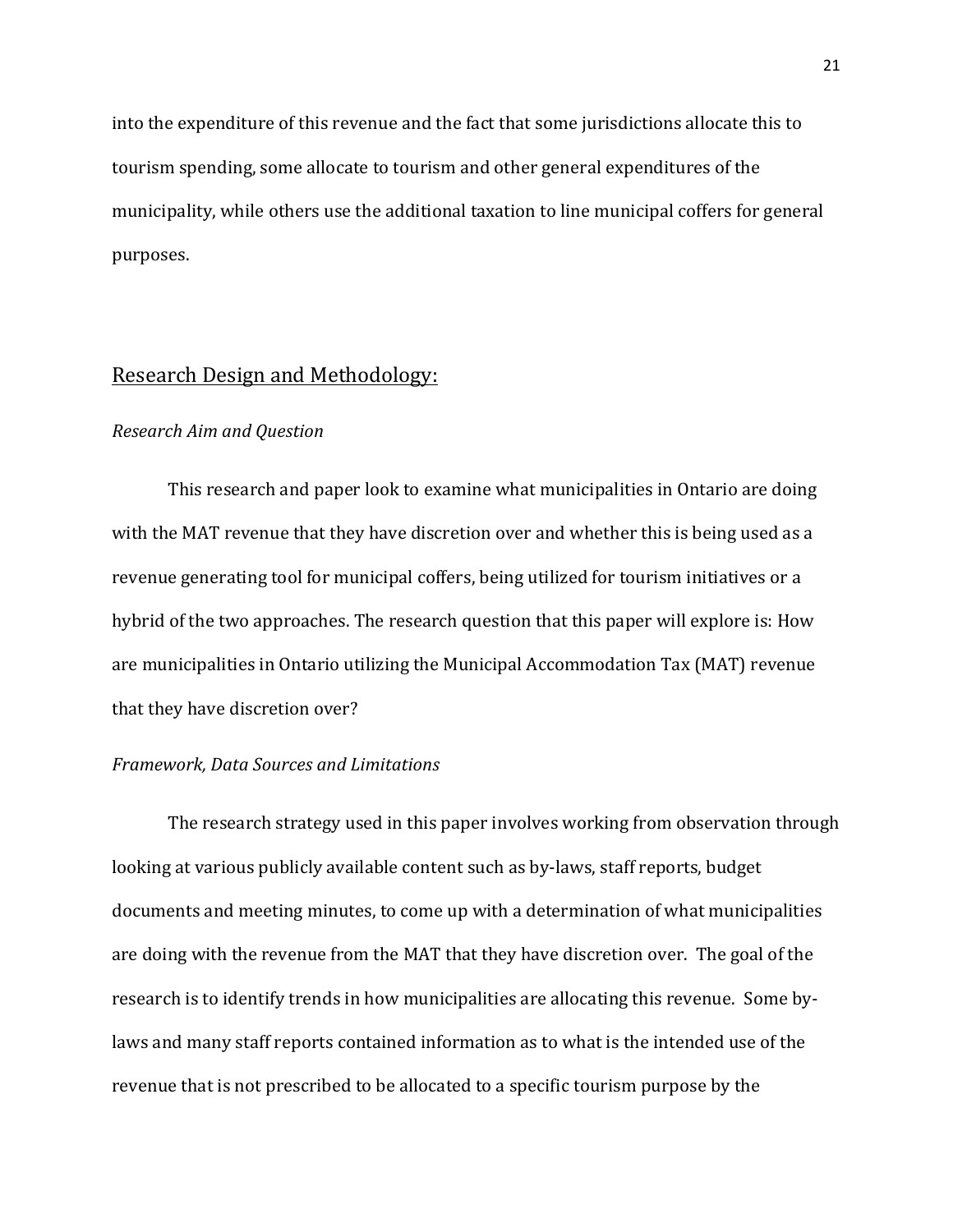legislation. In addition, looking at budget documentation provided insight into where municipalities have allocated the accommodation tax revenues.

The research involves all 444 municipalities in Ontario and the sample used to determine the findings in this paper includes all municipalities in Ontario that have approved and/or implemented a MAT as of the end of May, 2021.

The Ontario Ministry of Municipal Affairs and Housing has a list on their website which details the names of every municipality in Ontario, its municipal status (lower tier, upper tier, single tier) as well as the geographic area that the municipality is located in. The first step in collecting the information needed to answer the research question was to eliminate upper-tier municipalities from the scope of the research. The MAT is one that is implemented by a lower-tier municipality, or a single-tier municipality in those jurisdictions that do not have an upper and lower-tier structure. Based on excluding the upper-tier municipalities, 414 of 444 total municipalities in Ontario remain relevant to the research question. The remaining 414 municipalities were examined to determine which have approved a staff report to implement a MAT and/or passed a by-law to implement a MAT. Only those municipalities that have either approved a MAT to be implemented and/ or passed a by-law as of May 31, 2021 have been included in the scope of the research.

To make a determination as to which municipalities in Ontario have either approved the implementation of a MAT and/or passed a MAT by-law, each municipality's website was visited to search for documentation, by-laws, Council agendas, budget documents and meeting minutes pertaining to accommodation taxes. On each website, provided the functionality was available, a general search was conducted for the following terms: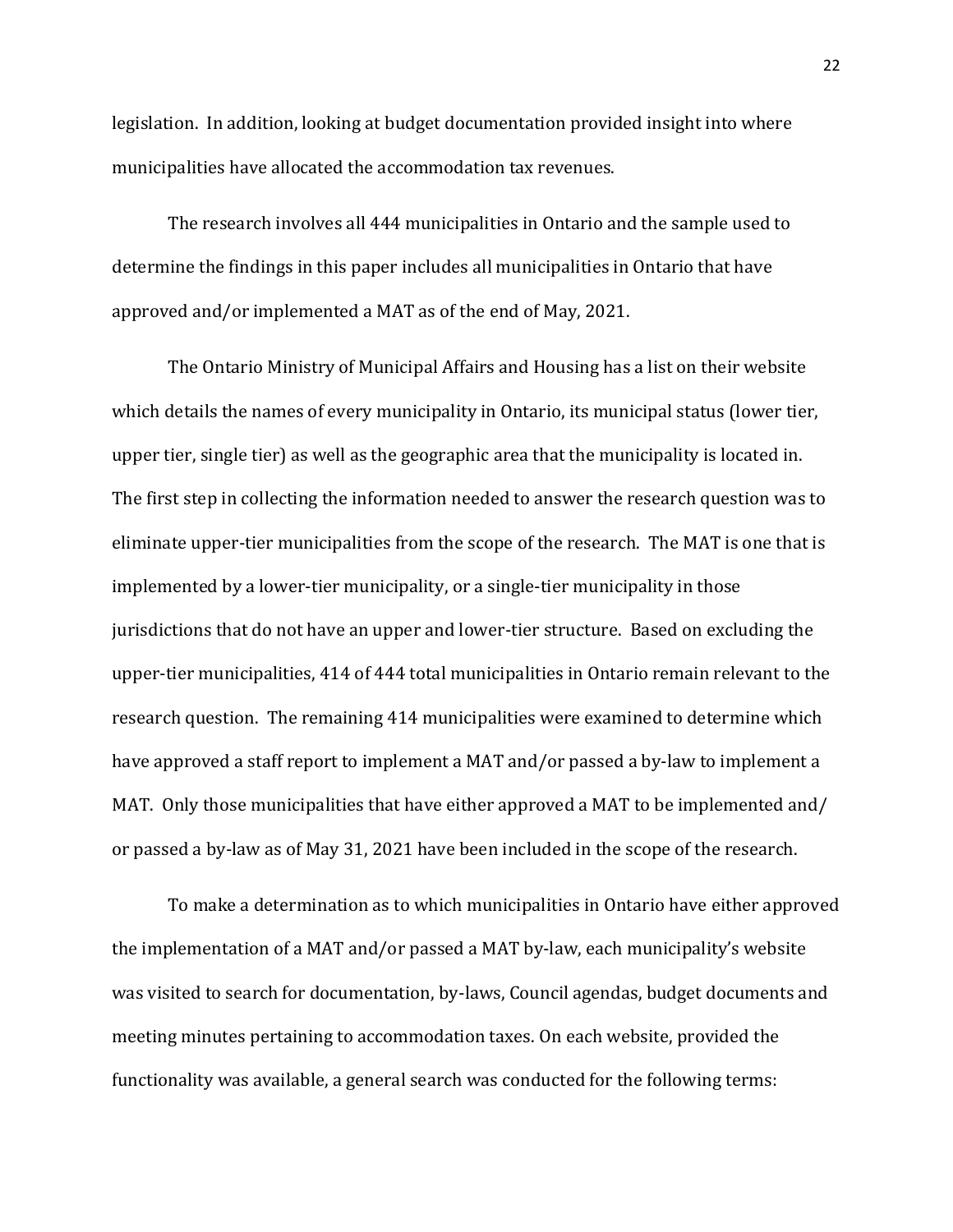"accommodation tax", "435/17" and "MAT". While the search terms "accommodation tax" and "MAT" may be self-explanatory, the "435/17" search term denotes the numbers for the Ontario Regulation that permits the passing of a by-law to impose an accommodation tax. Reference to the regulation would often be found in the preamble to the by-law and/or referenced in staff reports, presentations and Council documents discussing the ability to impose an accommodation tax. If a municipality had passed a MAT by-law, often these searches would turn up the by-law itself and/or associated staff reports and Council documentation approving the implementation of an accommodation tax.

In addition to the general search, if a municipality had a publicly available repository of council agendas and minutes, the search terms "accommodation tax", "MAT" and "435/17" would be searched in the repository to see if any matches appeared. This extra step was taken as the general search functions on some municipal websites were not always the best at returning relevant results. It was important to include additional searches that may reveal the existence of a MAT staff report and/or by-law that did not appear in the general search function.

On top of using search functions on each municipality's website (if available), each municipality's website would be checked for a "by-law" subsection or webpage. Many municipalities either had an entire repository of every by-law that had been passed (at least in recent years) available online, or listings of the most frequently accessed or requested by-laws. If a municipality posted a repository of all by-laws passed, the by-laws from 2017 to 2021 would be reviewed to see if a MAT by-law had been passed. For those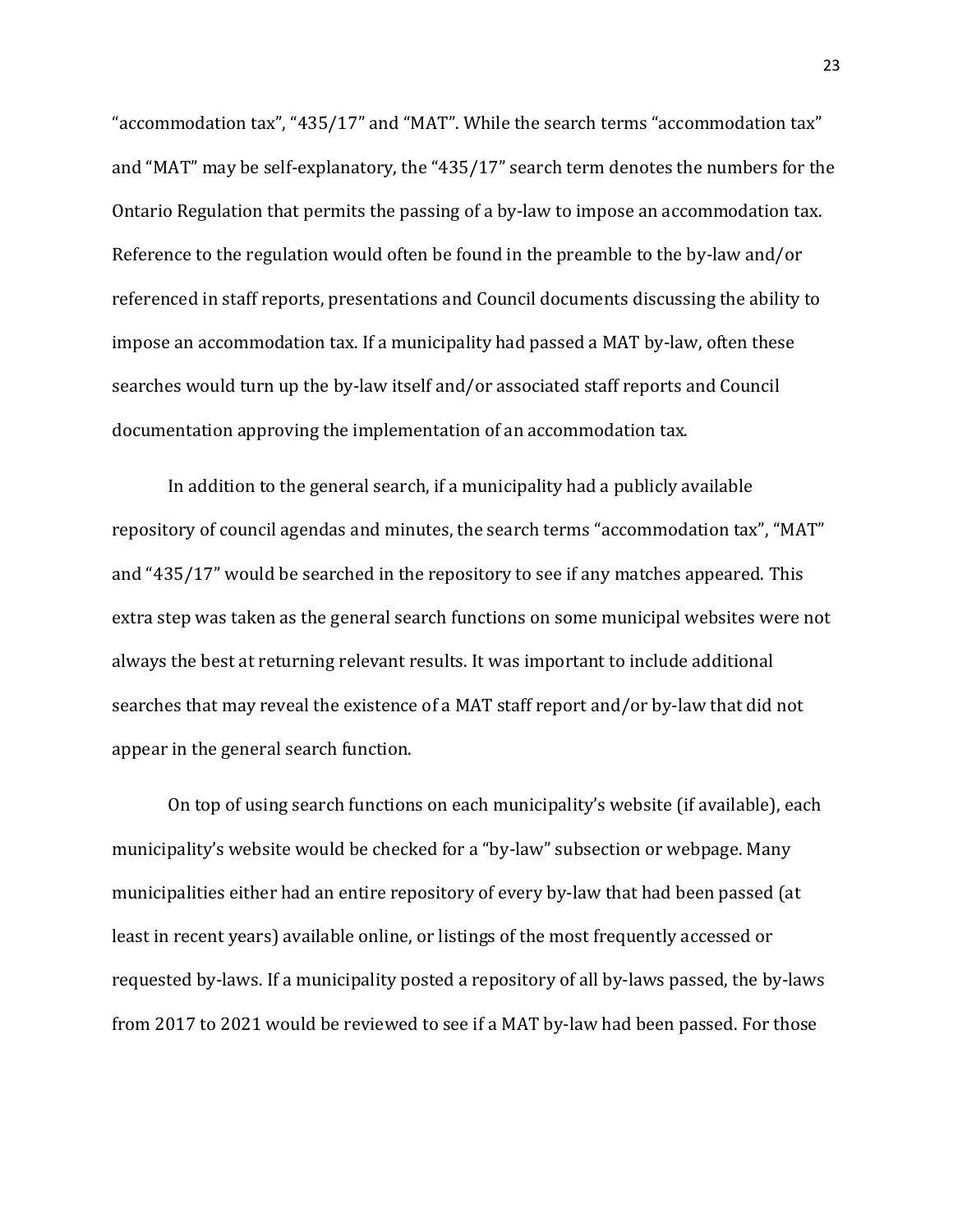municipalities with a frequently requested by-law list, the list would be reviewed for the existence of a MAT by-law.

Lastly, a general Google search of the municipality name and the words "accommodation tax" was conducted for each municipality. Often if an accommodation tax was being discussed at a Council meeting, it was being reported in the local news as the imposition of accommodation taxes were controversial in some jurisdictions, with vocal proponents and opponents. If the various searches being conducted on a municipal website did not reveal the existence of an accommodation tax, a local news story would often indicate whether an accommodation tax had been imposed. Based on the date of the news article, specific committee and/or council meeting agendas could be pinpointed for review on municipality websites from that same period of time to find the associated staff reports and meeting minutes.

It should also be noted that the information was very easily accessible for a lot of the municipalities with mid-sized and larger populations, such as the City of Toronto or City of Markham. For some municipalities, they had entire webpages on their websites dedicated to information regarding their accommodation taxes, including necessary documentation, copies of the by-law, associated staff reports and answers to frequently asked questions.

There are limitations with the way that the data was collected regarding whether a municipality had passed an accommodation tax by-law. It is possible that a municipality that has approved the implementation of a MAT may have been missed given only documentation available online was used to make a determination as to whether or not a MAT had been approved for implementation and/or a MAT by-law had been passed by the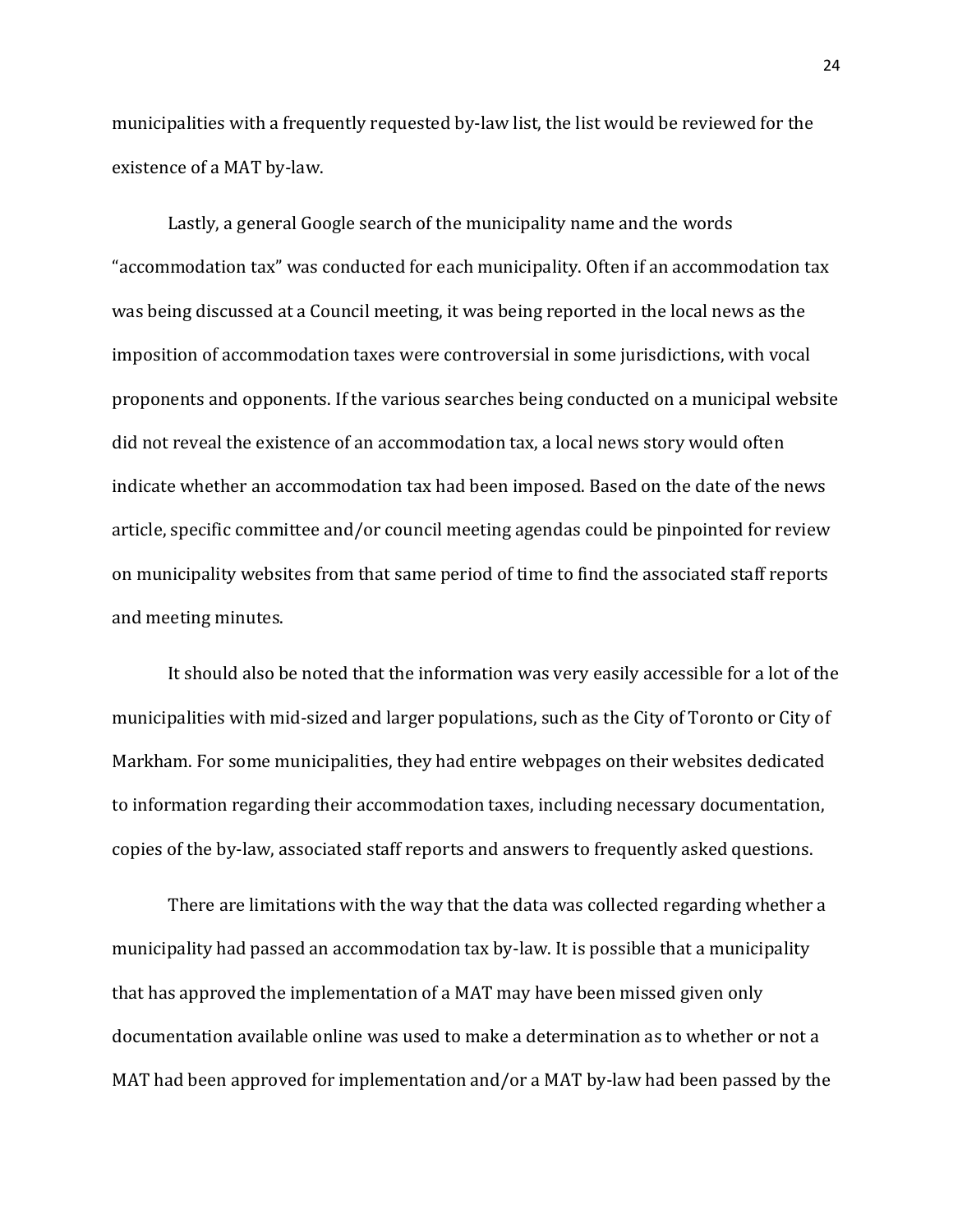municipality. The research did not include definitively confirming this information by contacting the Clerk for each municipality. Some municipalities, particularly those with lower populations, had archaic websites that made searching for this information difficult, or sometimes the websites simply looked as if they had not been updated in a long time. It is possible that some of these municipalities could have approved implementation of a MAT and/or passed a by-law, but this information was simply not available online.

While not a definitive factor, those municipalities with lower populations, particularly populations under 1000 people, were less likely to have imposed a MAT. It is hypothesized this is because these types of municipalities likely have no or very low numbers of accommodations that could be taxed. If a smaller municipality does not have a tourist base and either no or one or two accommodations, it likely does not make sense for a municipality to pass a by-law imposing a MAT that will generate little to no revenue but still require administrative resources. These very small municipalities were often the ones that either lacked functional websites or their websites were not as up to date as other municipalities in Ontario. Although the likelihood is low that these municipalities have implemented a MAT that was not found by the researcher, it is possible it could have been missed due to not having this information available online. With that in mind, it is reasonable to assume that in the event a municipality's MAT was missed in this research, it is unlikely to materially impact the conclusions drawn in the analysis.

#### <span id="page-25-0"></span>*Methodology for Coding the Data and Limitations*

For the discretionary portion of the MAT, a coding system was created where each municipality that has an accommodation tax was assigned a category depending on how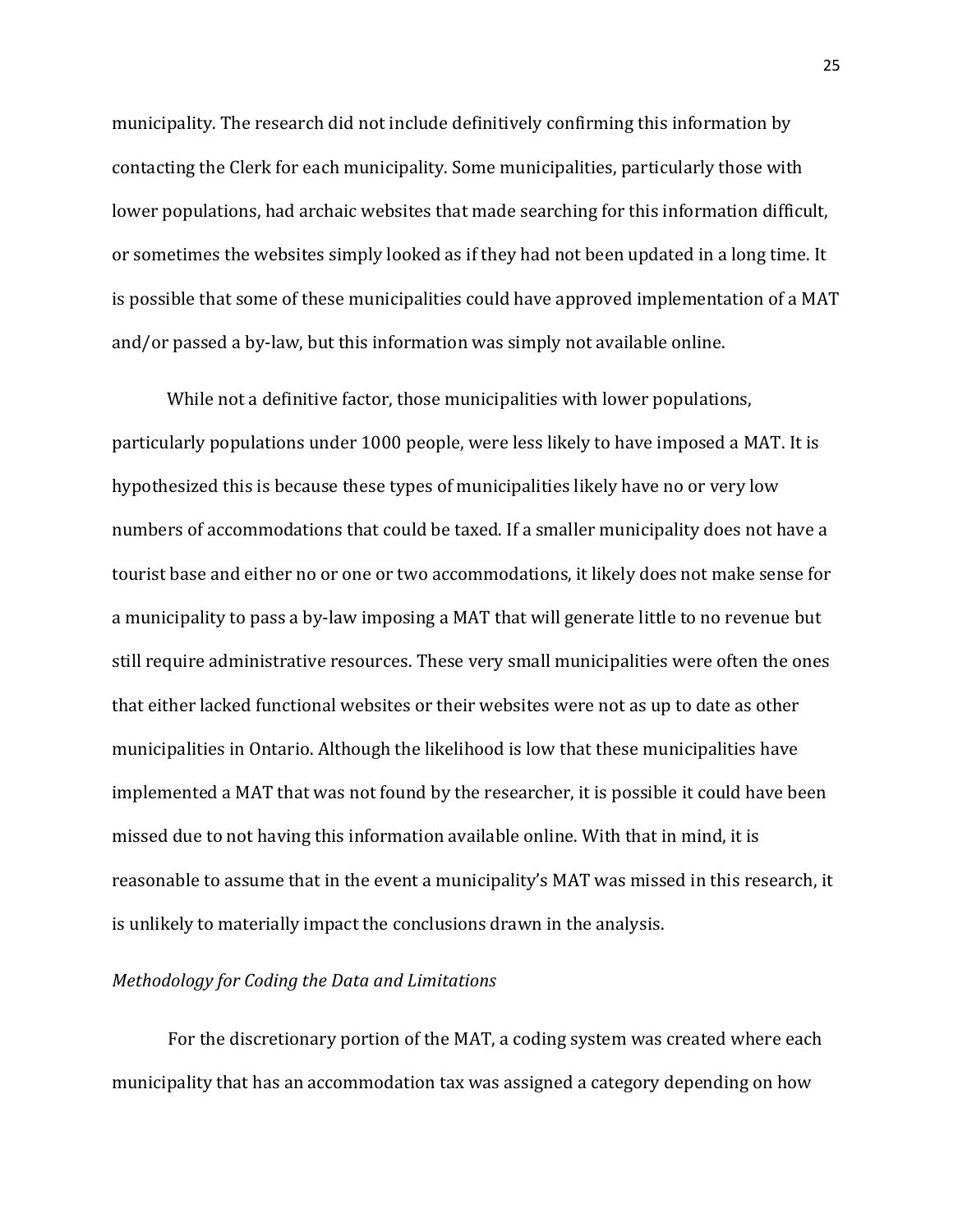they are using the discretionary funds. The three categories utilized to bucket the use of discretionary funds were as follows – tourism only; tourism and other; and other only. The working hypothesis at the beginning of the research was that the discretionary MAT funds are not being used to supplement tourism budgets, given a large portion of the revenue is mandated to be used for tourism, and the funds are instead being used to offset spending for other general budget line items.

Given the relative newness of the ability to levy a MAT in Ontario as outlined in Table 1, the information was coded based on the intent that was stated or could be inferred by the documentation reviewed. While it would have been ideal to have years of budget data to compare stated intent versus actual expenditures, the MAT is simply too new in many municipalities to be able to do so. Even for municipalities that were early adopters of a MAT, there is administrative set-up that needs to occur. It takes time to both find or create an eligible tourism entity for utilizing the portion of the funds that are mandated to go to tourism, and to create a system to collect the funds. With the addition of the COVID-19 pandemic, which put many tourism initiatives on hold, in many municipalities we are just beginning to see budget information as to where MAT revenue is being spent. Given this limitation, the categorization for discretionary funds is primarily based on stated or inferred intent of use of the revenue.

<span id="page-26-0"></span>*Table 1: Breakdown of Implementation Year of MAT By-laws*

| Year         | 2018 | 2019     | 2020 | ากา1<br>404 I | 2022 |
|--------------|------|----------|------|---------------|------|
| # of By-laws |      | ົ<br>ں ے |      |               |      |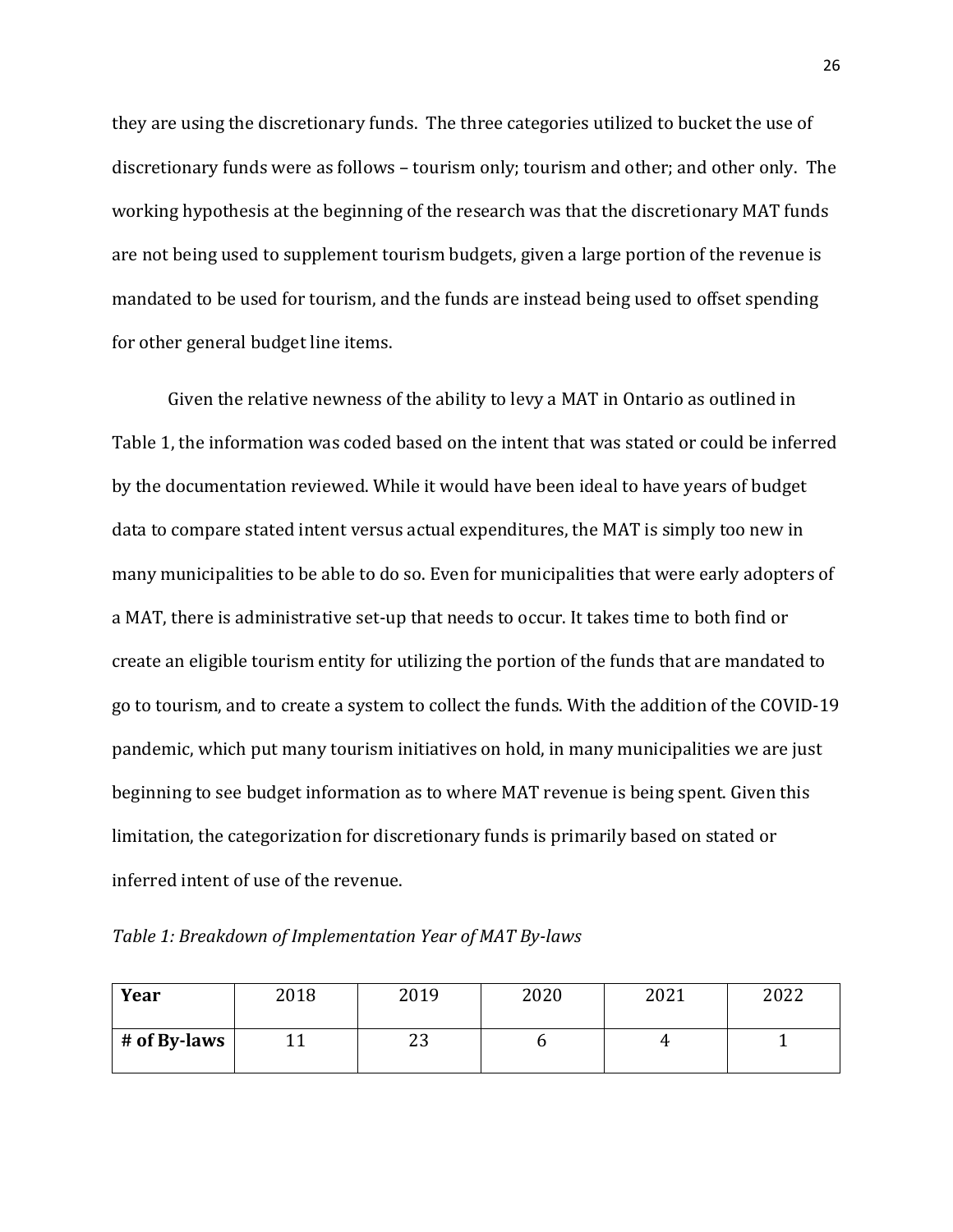When conducting this research and explaining each category, the use of case study examples for each category is perhaps most instructive.

#### <span id="page-27-0"></span>*Case Studies*

#### <span id="page-27-1"></span>*Tourism Only – The City of Cambridge*

A good example of a municipality who intends to use the funds for tourism only is the City of Cambridge. In the Council report outlining the MAT parameters, the City decided to impose a 4% tax and directs staff to create a MAT Reserve Fund to segregate the City of Cambridge's portion of the MAT revenue for uses outlined in the report (City of Cambridge, 2019: 1). The staff report highlights that "it is important that the municipal share of funds raised through the Municipal Accommodation Tax be segregated and only used for approved municipal purposes to demonstrate transparency and accountability to the hospitality industry" (City of Cambridge, 2019: 5).

An interesting component of the City of Cambridge's MAT is that part of the revenue is to be shared with the upper-tier municipality, the Region of Waterloo (City of Cambridge, 2019: 1). The way the MAT is set-up in Cambridge is that 50% of the revenue is to be provided to the Waterloo Region Tourism Marketing Corporation (an eligible tourism entity, as required by legislation); 40% of the revenue is to be kept by the City of Cambridge and 10% of the revenue is to be provided to the Region of Waterloo (City of Cambridge, 2019: 1). In conducting the research for this project, the Region of Waterloo and its local municipalities were the only grouping of municipalities to share the revenue in this manner, where MAT revenue is shared with the upper-tier municipality.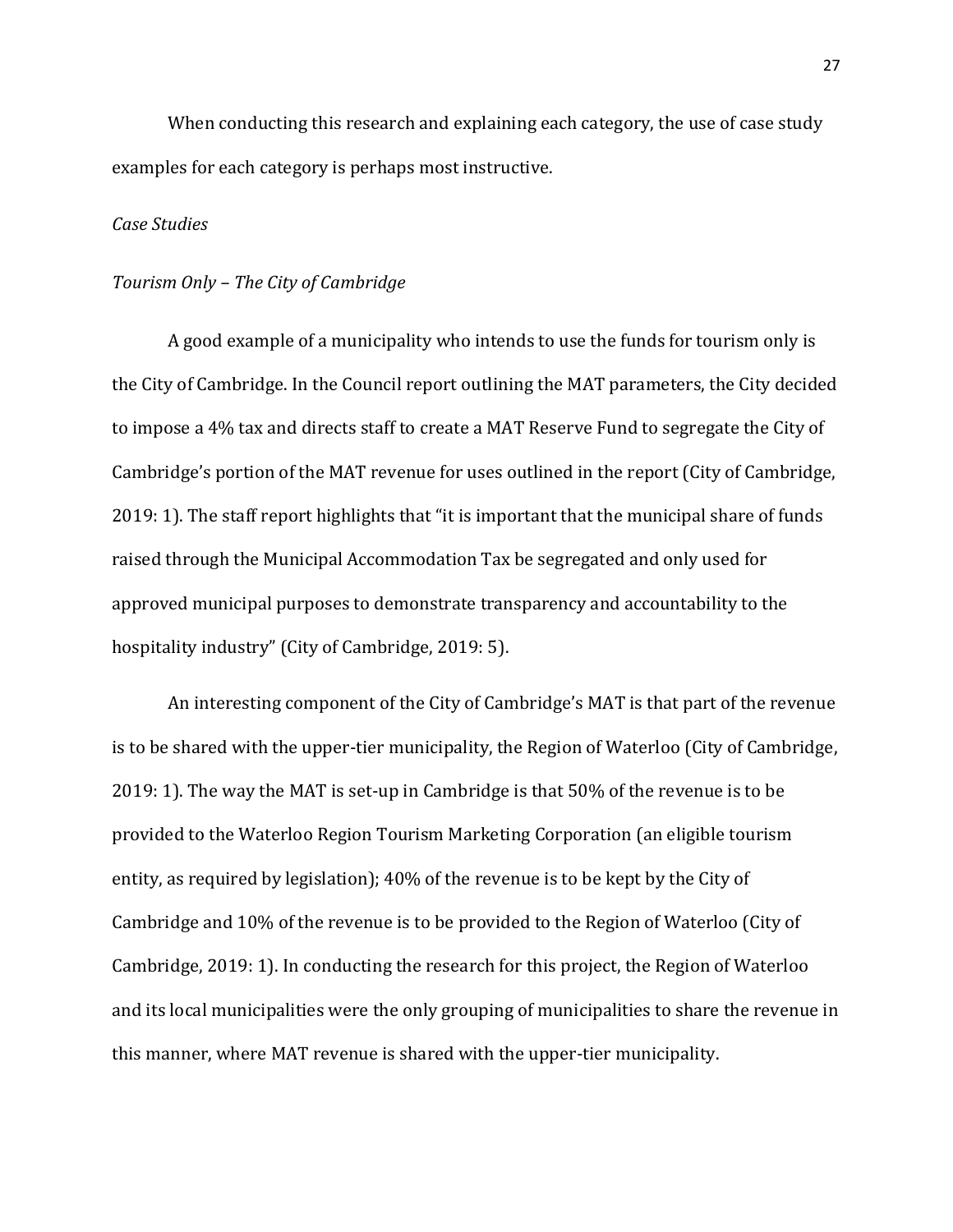Of the revenue retained by the City of Cambridge, the staff report provides that the 40% "would be used to support and enhance tourism, sport and cultural offering, as well as major event attraction efforts in a variety of ways" (City of Cambridge, 2019: 8). The report provides an appendix which lists potential uses for the City's share of the MAT revenue, with the intent that a formal policy be brought forward for Council approval to ensure the segregated funds are only being used in accordance with the Council-approved reserve fund policy (City of Cambridge, 2019: 24). The potential uses listed include market research; tourism, sport and cultural infrastructure; bid and grant funding for international national and provincial-scale events; major festival and event expansion/development; sport/festival/event infrastructure; and additional staff resources to support tourism efforts (City of Cambridge, 2019: 24).

When looking at the City of Cambridge's 2021 Budget and Business Plan, the MAT revenue shows as its own line item. On the reserve and reserve funds pages of the budget document, there is a subsection under "Discretionary Reserve Funds" specifically for the MAT revenue (City of Cambridge, 2020: 85). It is very clear that the funds are segregated from the general pool of revenue so that they can be used for Council-approved tourism purposes as outlined in the staff report approving the MAT.

#### <span id="page-28-0"></span>*Tourism and Other – The City of Toronto*

The City of Toronto is a municipality which intends to use the MAT revenues for tourism initiatives as well as other general municipal spending. Neither the by-law itself nor the staff reports approving the MAT were helpful in determining how the discretionary funds were going to be used. In addition, it was difficult to find information on the City of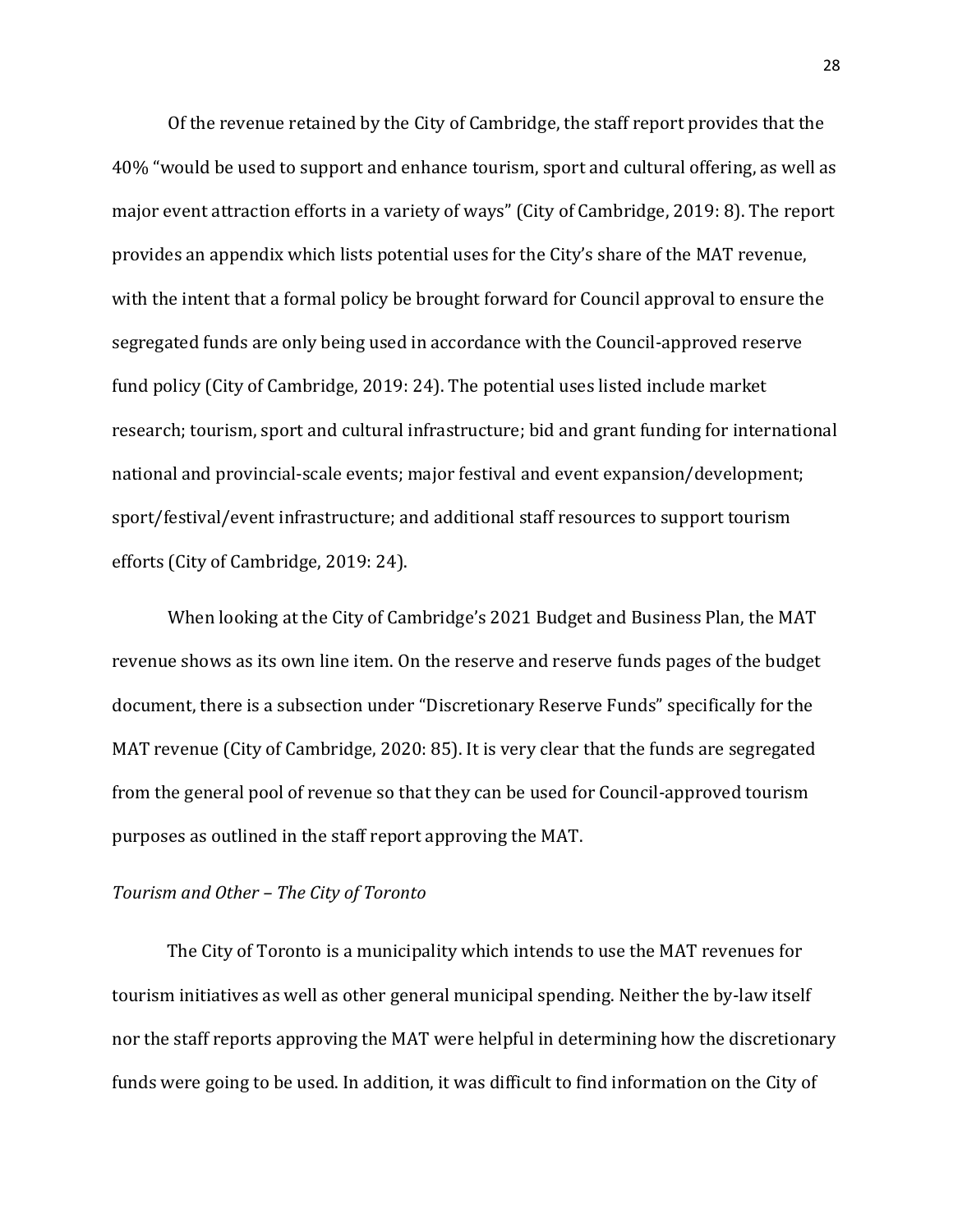Toronto's website that contained details about utilization of the MAT revenue. The website is focused on end-users impacted by the MAT, such as hotel and short-term rental providers, and providing them with information and resources.

However, the City of Toronto did publish a questions and answers document to respond to commonly asked questions regarding the MAT. In this document, one of the questions posed is what the tax revenue will be used for (City of Toronto, 2018: 1). The response provided is that some of it will go towards supporting tourism but "the tax revenue will also provide funds for the City to support programs and services, such as road repair, transit, police, EMS, economic development, culture, parks and recreation, that visitors have the ability to take advantage of when they visit Toronto" (City of Toronto, 2018: 1). While the response links the use of revenue to tourism, there are a number of items that the revenue will be used for outside of tourism that are items the city would spend on anyways.

In looking at City of Toronto budget documents, specifically at budget documents pertaining to areas that the city noted would be utilizing MAT revenue, such as emergency services, economic development and parks, there is no separation of MAT funding from other revenue. Each Department has budget documentation pertaining to their respective areas, but there is no breakdown to show where the MAT revenues are being utilized within the budget.

The City of Toronto example demonstrates that the city will be using some of the revenue generated from the MAT on general municipal expenditures. Without the MAT revenue, the city would be spending on these line items anyways, but the addition of the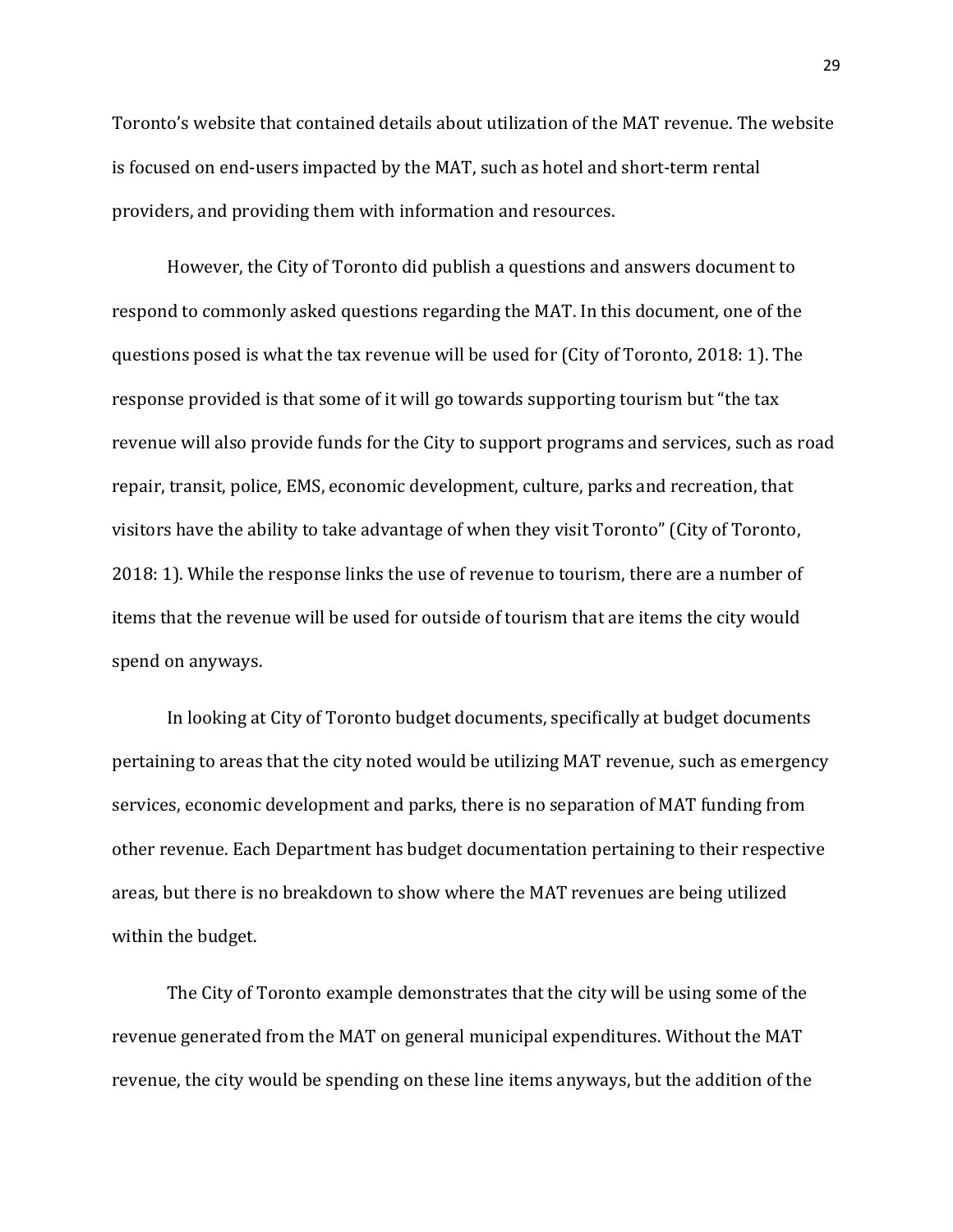MAT revenue allows the city to offset some of its typical spending on these budget items by replacing some of the revenue with MAT funds. Theoretically, this could reduce the burden on local property owners that pay property tax to the city, as the city is making supplementary revenue from the MAT that offsets some of their spending.

#### <span id="page-30-0"></span>*Other Only – The City of Dryden*

As mentioned previously in this paper, for some of the less populated municipalities in Ontario, it was sometimes difficult to find information about the MAT, and more specifically the use of revenue. Often their websites would contain little information regarding the MAT, whereas some of the larger municipalities had dedicated webpages, access to required forms and filings, and answers to frequently asked questions. When reviewing documentation regarding the MAT at the City of Dryden, it was difficult to discern what the funds would be used for as none of the documentation contained a clear or definitive answer. In the staff report seeking approval to move forward with the MAT, it was noted that 50% of the revenue would need to be provided to an eligible tourism entity and 50% would be added to City of Dryden revenues (City of Dryden, 2019: 3 – 5) but the report did not contain additional information regarding what the discretionary funds would be used for. Budget documentation that was reviewed was also not very helpful. The MAT revenue was included as a separate line item in the budget but included among all other types of revenue received by the municipality, including transfers from reserve, cash, rental and miscellaneous revenue (City of Dryden, 2021: 2). There was little to no information about how the MAT revenue was going to be used.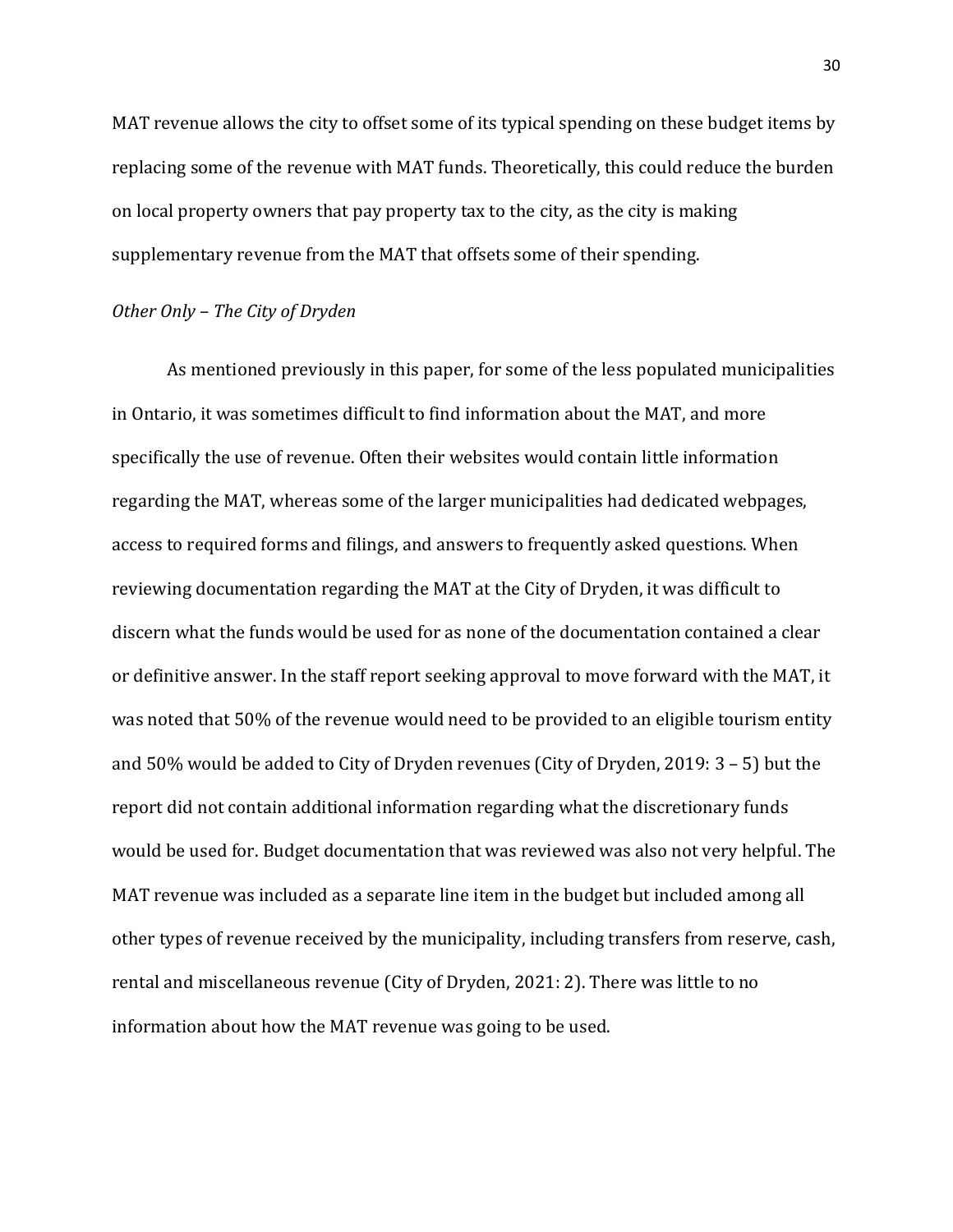Without documentation that provided a clear indication of how the discretionary MAT funds were going to be utilized by the city, a deeper dive needed to be undertaken to assign a category for the city's use of MAT funds. A telling quote from the City of Dryden's Chief Administrative Officer (CAO) was found in a local news report following approval of the MAT. CAO Robert Nesbitt is quoted as saying "it's exciting for the community as it provides a new revenue stream [and for] the portion that comes back to the municipality, it can be used for virtually any budgeted expenses within the municipality." (Ebbeling, 2019: 1). To find out more information regarding how the money was going to be spent, videos of Council meetings where the MAT was being discussed were viewed. In an October 2020 Committee of the Whole meeting where financial implications to the MAT revenue due to COVID-19 were being discussed, the Treasurer noted that revenue was down 15% from targeted levels. In response, Mayor Greg Wilson mentioned he was not concerned as the MAT revenue is "found money" (City of Dryden, 2020).

Based on the information from the staff report, media interviews and the way the Mayor spoke about the MAT revenues, the use of MAT funds for the City of Dryden was categorized as other only because from the information available, it looks like this revenue will just be added to the general coffers of the municipality instead of being allocated to any specific item or initiative.

As illustrated above using the case studies, there were various avenues used to determine the appropriate coding and categorization for how MAT revenue is being spent in Ontario municipalities. Often this information was disclosed in staff reports, budget documents, the by-law itself or in information contained on the municipality's website.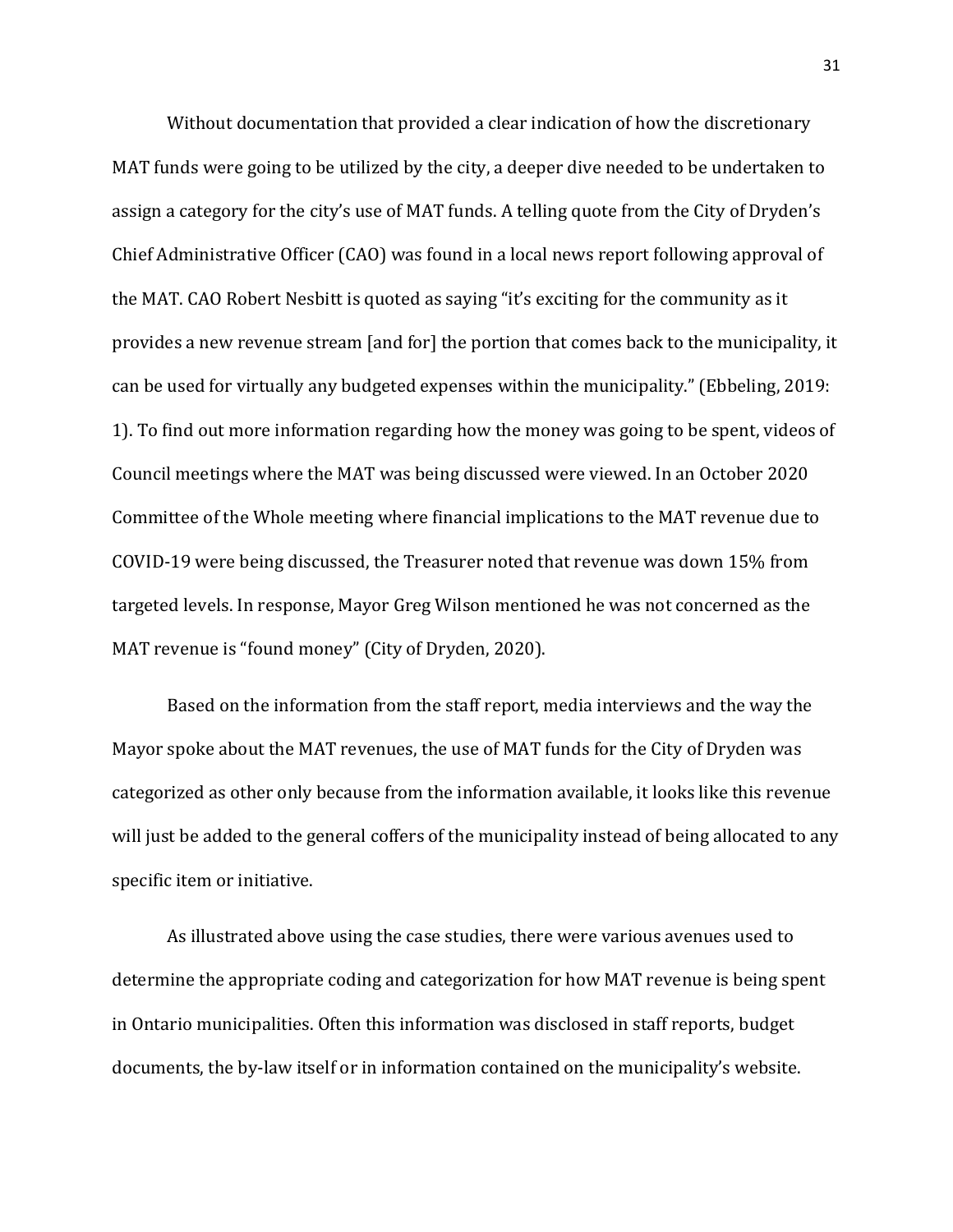Occasionally however, the intended expenditure of the MAT revenues was not clearly disclosed. It was sometimes necessary to go beyond Council and website documents to review videos of Council meetings where the MAT was being discussed and review local news articles in order to come to a determination for coding purposes.

In terms of the coding, there is a risk that there is bias in how the data is coded depending on the interpretation of the documents reviewed. However, this risk is mitigated as one reviewer was coding all the data collected. This leads to more limited consistency issues because multiple people were not coding different sections of the data. Ideally there would have been multiple people coding all the documents so they could be compared for consistency purposes. However, this was outside of the scope of this research project.

#### <span id="page-32-0"></span>Analysis and Findings

In total, a little over 10% (45 of the 414) eligible municipalities in Ontario have approved the implementation of a MAT and/or passed a MAT by-law. Somewhat surprisingly, the majority of municipalities are using (or planning to use), MAT revenues towards tourism initiatives or tourism and other, while only a handful intend to use the funds for other budget items exclusively. The "other" category encompasses several expenditures, such as road maintenance, transit, parks and recreation and supplementing emergency services budgets.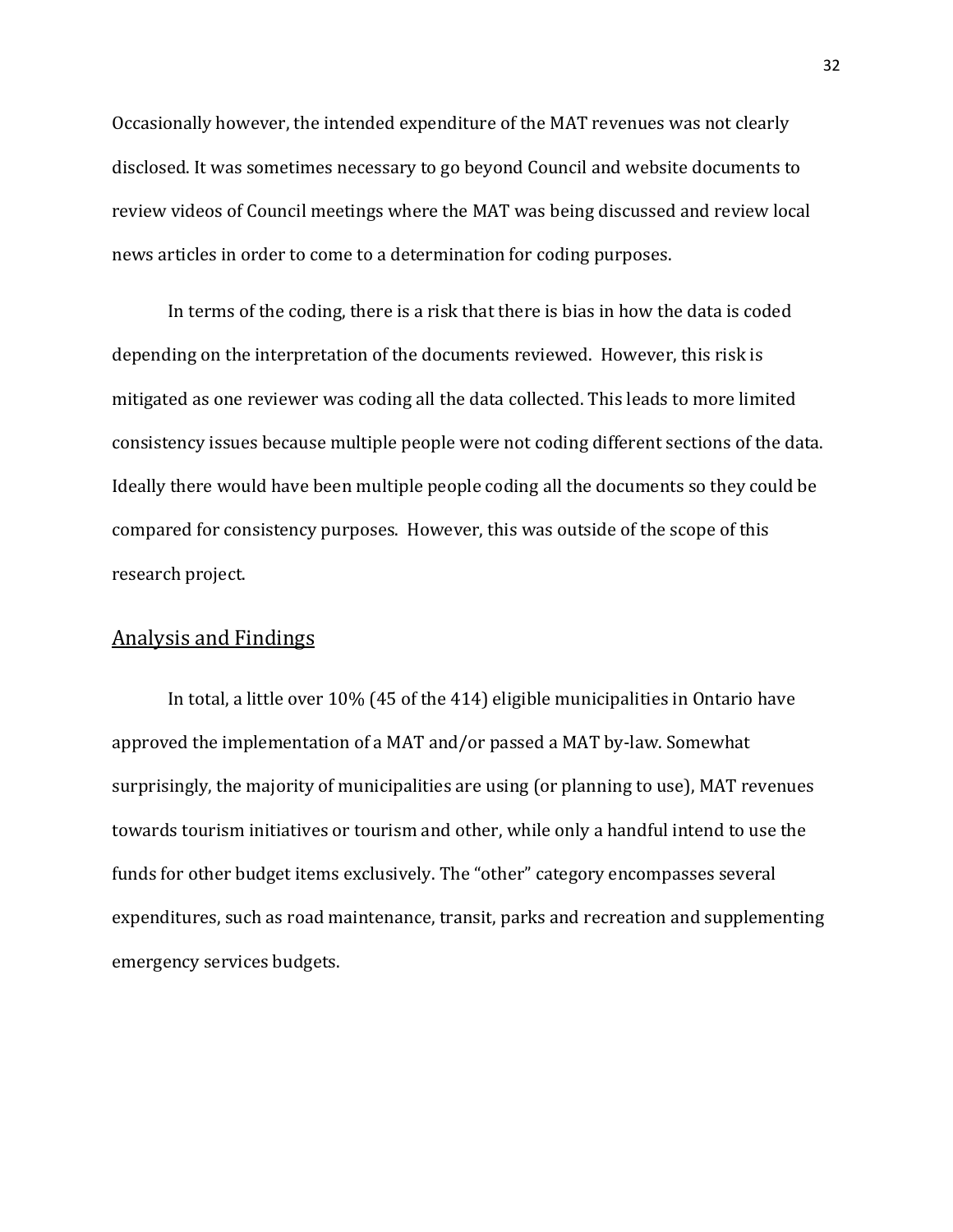#### <span id="page-33-0"></span>*Table 2 – Breakdown of Utilization of MAT Revenues*

|                     | Tourism | Tourism and Other     | Other Only |
|---------------------|---------|-----------------------|------------|
| # of municipalities | ۷b      | $\mathbf{1}_{\Delta}$ |            |

This finding is not in line with the hypothesis of this paper, which predicted most municipalities would use the ability to levy a MAT as a revenue generation tool to offset general municipal expenditures. Although there are municipalities utilizing the funds, or at least part of the funds, for general purposes, the majority have earmarked these funds exclusively for tourism initiatives. It is important to note that due to the accommodation tax being so new in many municipalities, a lot of the categorization was completed based on intended use of the funds versus actual use of the funds. An area of potential future research would be to examine actual expenditures compared to intended utilization over time.

Even for municipalities that implemented a MAT very soon after the regulation permitted them to, it takes time in order to get the necessary administrative back-end processes (i.e. creation of eligible tourism entity) established before the money can be spent. This factor, combined with the timing of the COVID-19 pandemic putting a halt on many major tourism initiatives, means that a lot of the MAT revenue has been collected but not yet spent. An example of this is the City of Sarnia, which passed a MAT by-law in February 2020, effective July 1, 2020. The original intent was to have Tourism Sarnia-Lambton act as the eligible tourism entity, but there was disagreement about use of the funds and administrative fees. In June 2021, Sarnia Council voted to "oust Tourism Sarnia-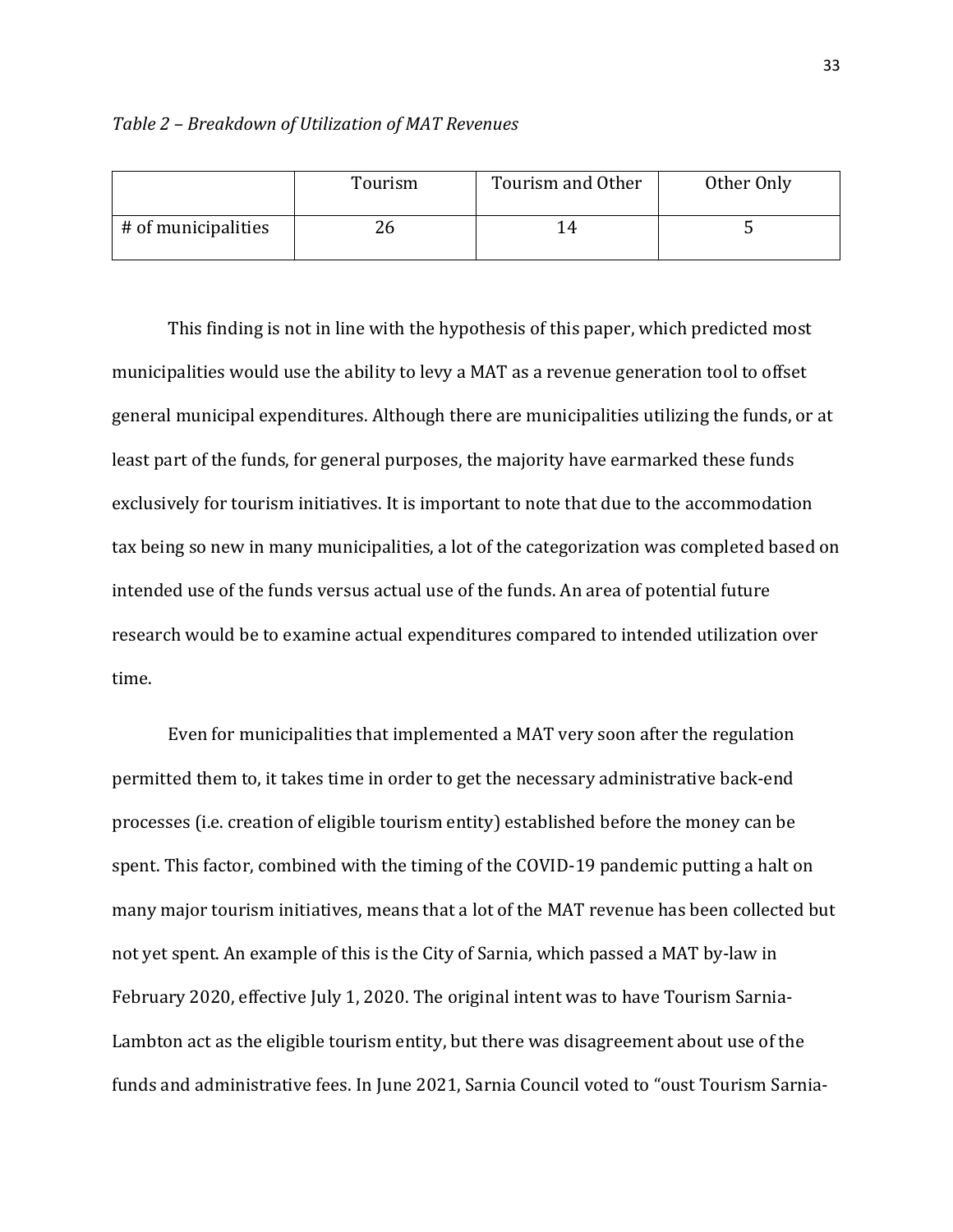Lambton as manager of the municipal accommodation tax funds and instead set up a grant program under the umbrella of the city economic development with the 50 per cent of the money that would have otherwise gone to the tourism organization, less administrative and collection costs" (Kula 2021: 1). In this case, the accommodation tax had not even been collecting funds for a year before disagreements arose, so the revenue collected has not been spent. In addition, given the change in direction, the stated intention for use of the revenue may change.

An interesting observation from the findings is the distribution throughout the Province of municipalities that have imposed a MAT. The assumption would be that larger municipalities with a strong hotel and tourism industry would be the main drivers of municipalities in Ontario imposing a MAT. However, the results of the research indicate that there is wide variability throughout Ontario. There are many municipalities in the Greater Toronto Area that have not yet imposed an accommodation tax, which was a surprising finding.

There are municipalities with strong tourism roots, such as the City of Kingston, Prince Edward County and Huntsville, where it was expected to see a MAT being imposed given the popularity of these areas within Ontario. However, it was surprising to see so many smaller, northern municipalities that have imposed an accommodation tax, such as the Town of Cochrane, City of Dryden, Town of Fort Frances, Town of Marathon, Sioux Lookout and Red Lake. All the listed northern municipalities have populations of less than 10,000 people and are not known tourist destinations. It was surprising to find that these municipalities have imposed a MAT at all.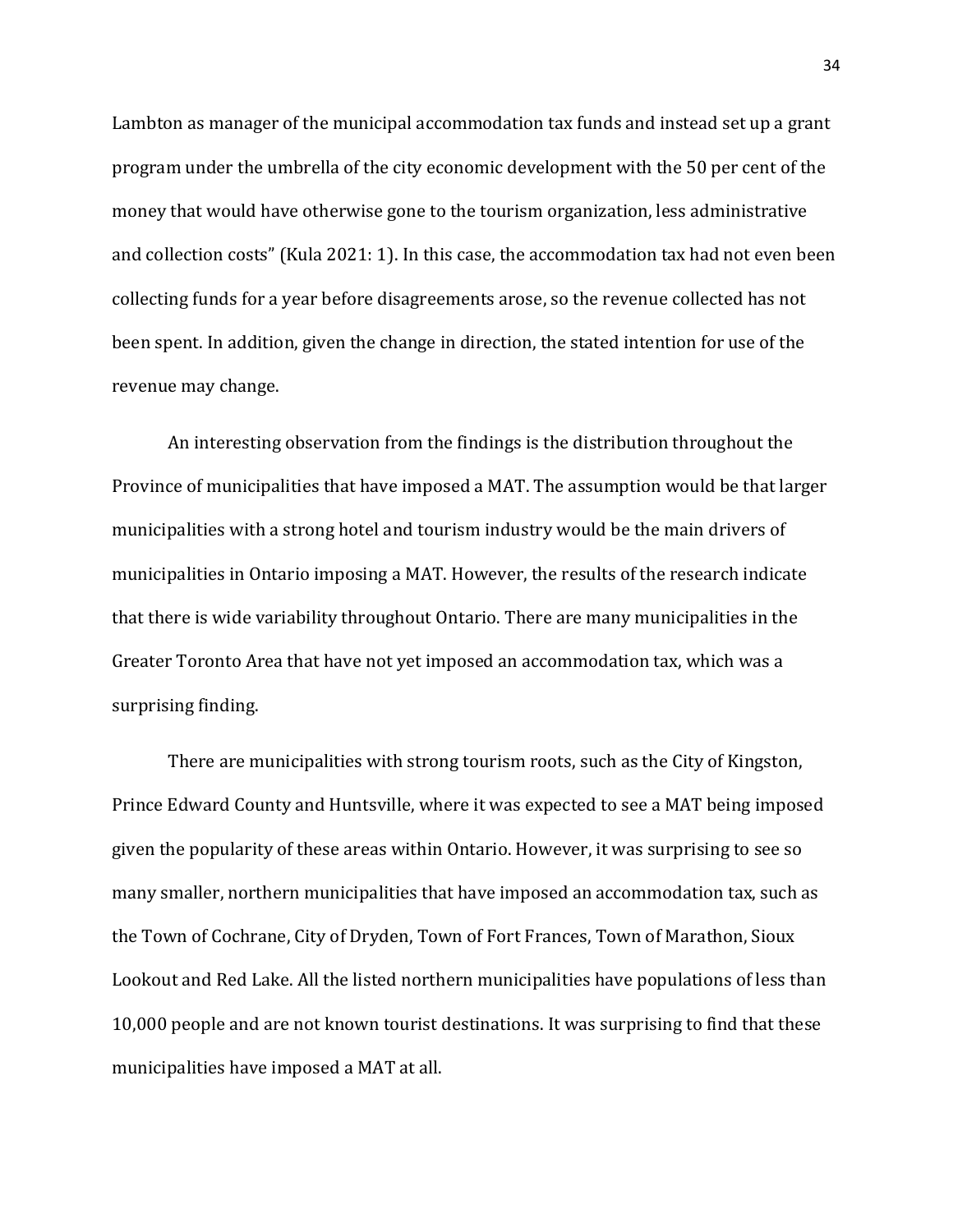Perhaps less surprisingly is that except for Red Lake and Cochrane, all of these municipalities were categorized as allocating the MAT revenue that they have discretion over on tourism and other or other only. Only Red Lake and Cochrane indicated that the funds would be spent exclusively on tourism initiatives. It is possible to hypothesize that these smaller municipalities are looking for further avenues to generate revenue given their relatively small property tax base. It would provide for interesting research to followup with these municipalities several years after the MAT has taken effect to see what has actually been done with the revenue generated and what percentage of the funds are being used for tourism initiatives versus funding of general municipal expenses.

The finding that most municipalities are intending to spend the discretionary portion of the MAT revenue on tourism initiatives is in line with research completed by Cetin et al. that studied willingness to pay for tourist taxes in Istanbul. Based on the research in this study, tourists are willing to pay taxes if they are earmarked for investments that might improve their experiences. Cetin et al. concluded that "funds collected from tourism activity at a destination should be spent particularly on areas that enhance tourist experience (i.e. general infrastructure, tourism superstructure, tourist services and community welfare) in order to ensure long-term growth in tourist tax revenues" (2017: 11). It is possible that Ontario municipalities, who are late adopters of accommodation taxes based on a global comparison, have benefitted from the experience of other jurisdictions. Research indicates that willingness for tourists to pay the accommodation taxes is linked to their experience, so it makes sense to utilize the MAT revenue to fund tourism initiatives that will enable municipalities to continue to charge, or increase, accommodation taxes.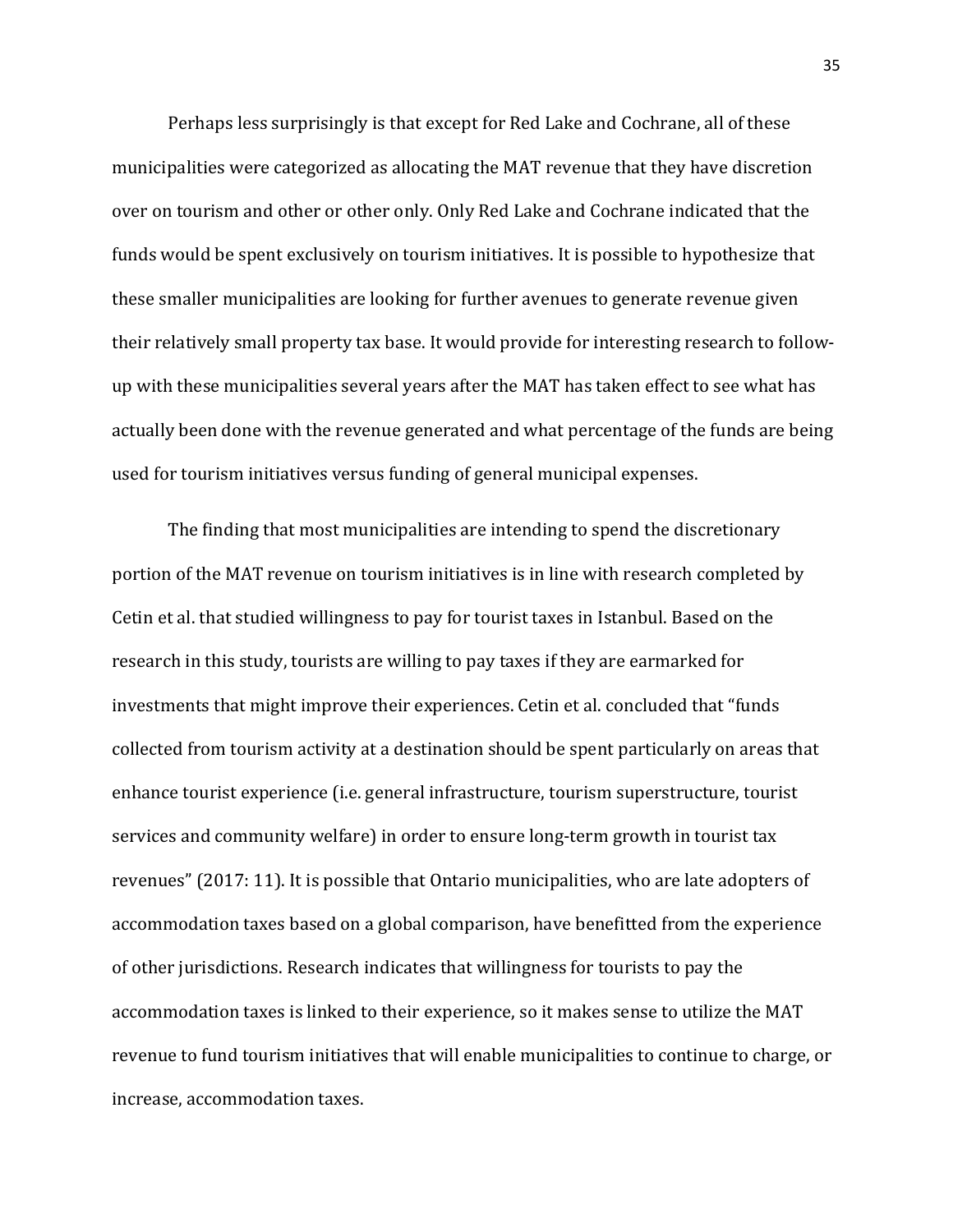#### <span id="page-36-0"></span>Conclusion and Further Research

Accommodation taxes are becoming more widespread in Canada, and specifically Ontario, while other jurisdictions such as the United States and Europe have levied these types of taxes for a longer period. In Ontario, only a portion of the taxes collected must be allocated to tourism initiatives by legislation, however, it is the intention for most municipalities that have approved a MAT that the revenue collected that they have discretion over will also be allocated to tourism. The findings were not aligned with the hypothesis of this paper which predicted the new revenue would be used more frequently to offset general municipal spending.

An area of further research would be to confirm in several years time if municipalities that have implemented a MAT are doing what they intended with the revenue or whether there has been dipping into the revenue for other purposes. In their 2006 study, Blackwell et al. examined local government compliance with accommodation tax revenue earmarked for tourism promotion (2006: 212). They found that "local governments do succumb to the temptation to use these funds for purposes other than their intended purpose and that this tendency can be explained by the local governments' proportion of the earmarked revenue to general revenue and the local governments' level of financial flexibility, measured by the proportion of the local governments' budget held in reserve." (Blackwell et al., 2006: 213).

Blackwell et al. concluded that "the more financial flexibility the local government has, the less inclined it will be to misuse tourism funds for other projects" (2006: 224). The finding was that those municipalities with larger resources and reserves were less likely to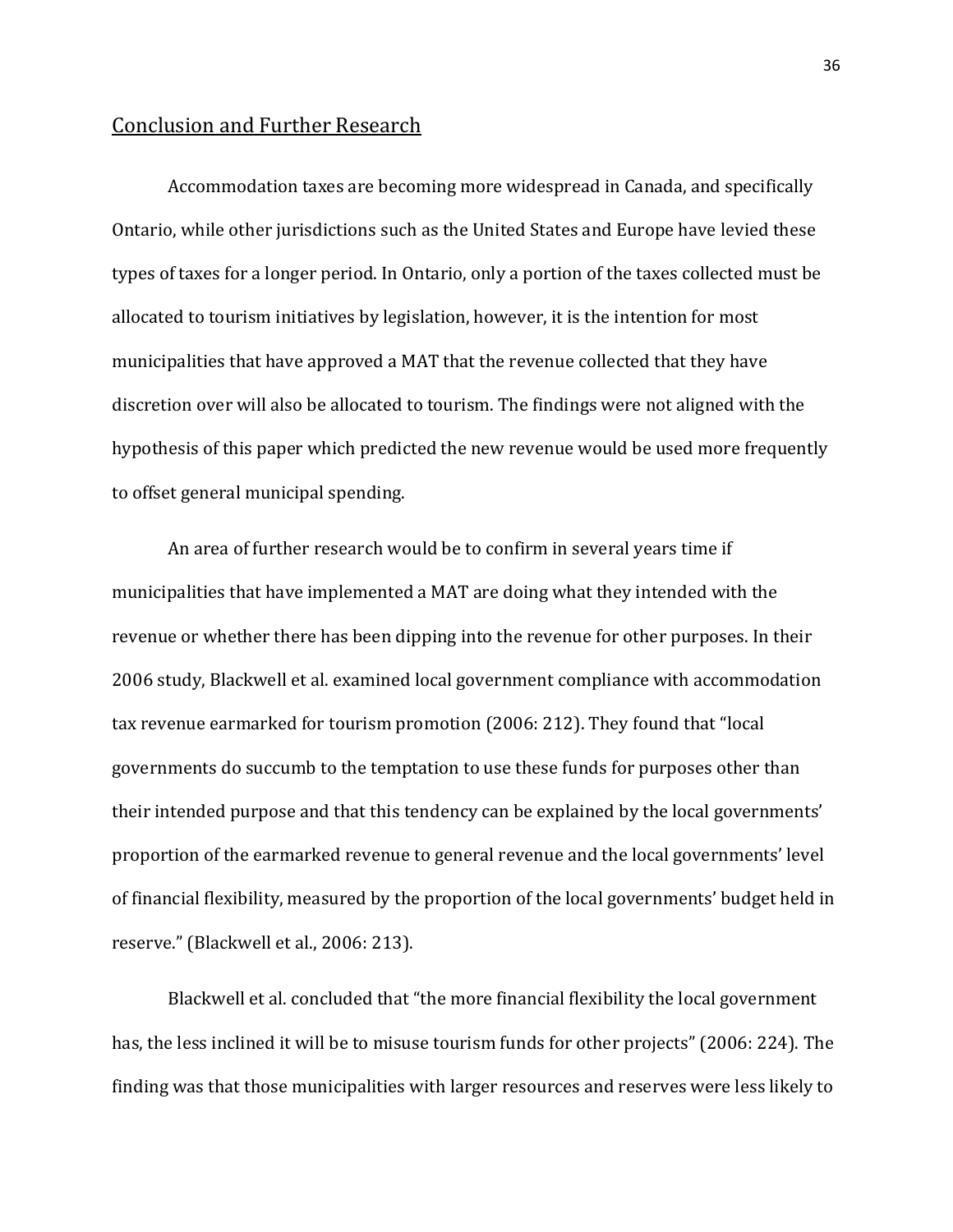redirect funds intended for tourism. This appears to align with my finding that a group of smaller northern municipalities that have implemented a MAT intend to use the funds for tourism and other general municipal spending, as these municipalities have a smaller property tax base to draw from. In a few years time, reviewing the MAT revenue expenditures of these municipalities to see how much is actually spent on tourism versus allocated to general municipal expenses may add support for Blackwell et al.'s findings.

It will be interesting to see how this plays out in Ontario municipalities. Despite intending to allocate the MAT revenue that they have discretion over to specific items, largely tourism-related expenditures, it may be tempting for municipalities to utilize this revenue to offset spending in other areas. This is particularly true for municipalities that are strapped for resources. Follow-up research in several years comparing the intended use versus the actual use of MAT revenue would prove informative.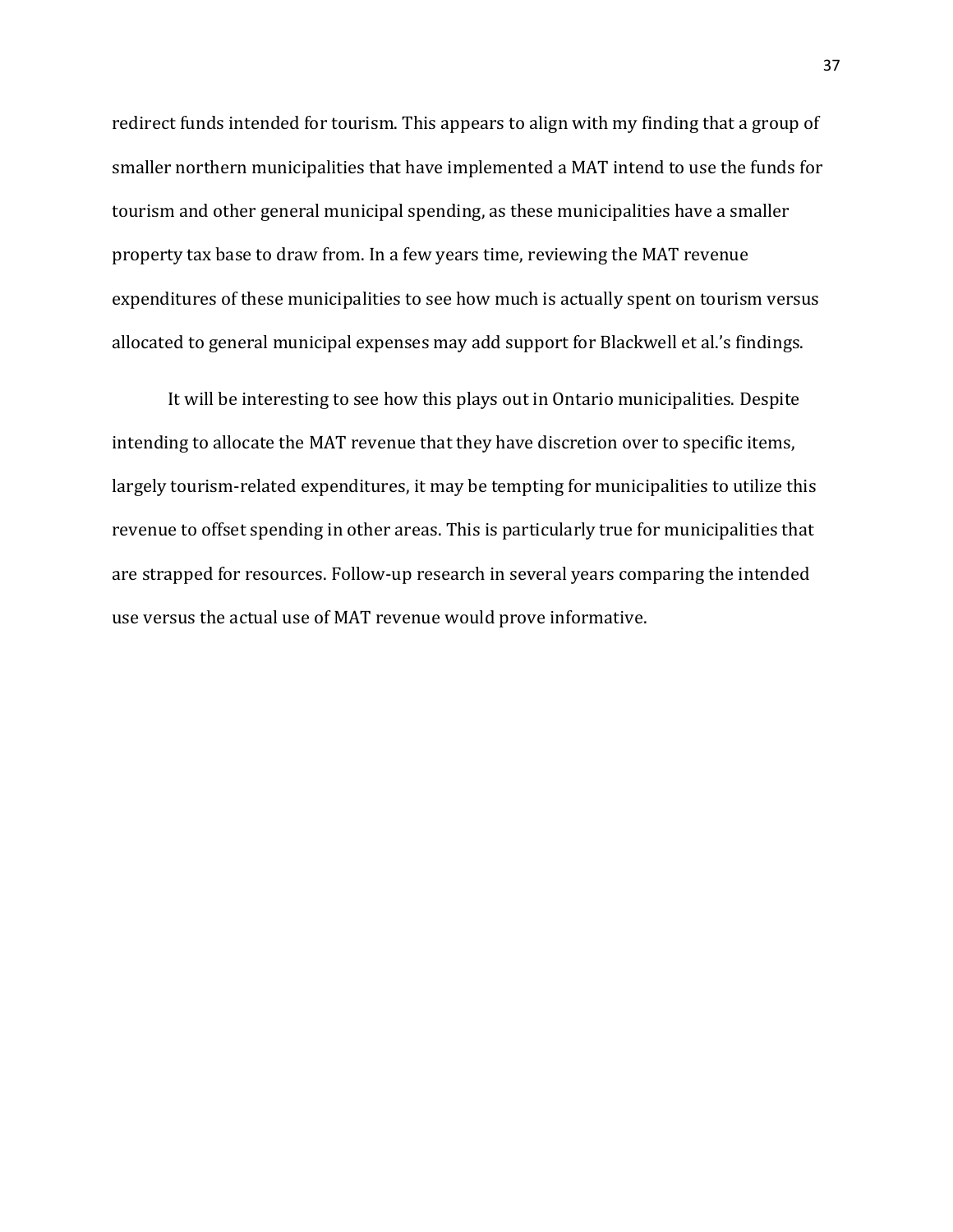#### **References**

- Afonso, Whitney (2014). Local Sales Taxes as a Means of Increasing Revenues and Reducing Property Tax Burdens: An Analysis Using Propensity Score Matching. *Public Budgeting & Finance* 34: 24 – 43.
- Association of Municipalities of Ontario (2017). Local Share Imagining a Prosperous Future for Our Communities.
- Blackwell, Calvin, John C. Crotts, Stephen W. Litvin and Alan K. Styles. (2006). Local Government Compliance with Earmarked Tax Regulation. *Public Finance Review*  34(2): 212 – 228.
- Block, Sheila and Alexandra Weiss. (2015). Toronto's Taxing Question: Options to Improve the City's Revenue Health. Ottawa: Canadian Electronic Library.
- Bonham, Carl, Edwin Fujii, Eric Im and James Mak. (1992). The Impact of the Hotel Room Tax: An Interrupted Time Series Approach. *National Tax Journal* 45(4): 433 – 441).
- Cetin, Gurel, Zaid Alrawadieh, Mithat Zeki Dincer, Fusun Instabullu Dincer and Dimitri Ioannides. (2017) Willingness to Pay for Tourist Tax in Destinations: Empirical Evidence from Istanbul. *Economies* 5, 21: 1 – 15.
- City of Cambridge. (April 2, 2019). Municipal Accommodation Tax Report. *General Committee Meeting.* [https://calendar.cambridge.ca/Council/Detail/2019-04-02-](https://calendar.cambridge.ca/Council/Detail/2019-04-02-1900-General-Committee/0c8ebbd2-0ae7-4aea-99da-aa2400eac436) [1900-General-Committee/0c8ebbd2-0ae7-4aea-99da-aa2400eac436.](https://calendar.cambridge.ca/Council/Detail/2019-04-02-1900-General-Committee/0c8ebbd2-0ae7-4aea-99da-aa2400eac436)
- City of Cambridge (2020). 2021 Budget and Business Plan. [https://www.cambridge.ca/en/your-city/Budget.aspx#.](https://www.cambridge.ca/en/your-city/Budget.aspx)
- City of Dryden (2019). Transient Accommodation Tax/Municipal Accommodation Tax. *Committee of the Whole,* August 12, 2019. [https://pub](https://pub-dryden.escribemeetings.com/filestream.ashx?documentid=5650)[dryden.escribemeetings.com/filestream.ashx?documentid=5650.](https://pub-dryden.escribemeetings.com/filestream.ashx?documentid=5650)
- City of Dryden (2020). Committee of the Whole Meeting Video. October 13, 2020. [https://www.youtube.com/watch?v=zERU6IwPK4Y&t=4890s.](https://www.youtube.com/watch?v=zERU6IwPK4Y&t=4890s)
- City of Dryden (2021). 2021 Operating Budget. [https://www.dryden.ca/en/city](https://www.dryden.ca/en/city-services/resources/Documents/2021-Operating-Budget.pdf)[services/resources/Documents/2021-Operating-Budget.pdf.](https://www.dryden.ca/en/city-services/resources/Documents/2021-Operating-Budget.pdf)
- City of Toronto (2018). City of Toronto's Municipal Accommodation Tax: Qs and As. [https://www.gtha.com/sites/default/files/MAT\\_QAs\\_GTHA\\_updatedMay25%20-](https://www.gtha.com/sites/default/files/MAT_QAs_GTHA_updatedMay25%20-%20For%20Hotels%20%28web%29.pdf) [%20For%20Hotels%20%28web%29.pdf.](https://www.gtha.com/sites/default/files/MAT_QAs_GTHA_updatedMay25%20-%20For%20Hotels%20%28web%29.pdf)
- City of Toronto (2021). Budget Notes, Reports & Presentations. https://www.toronto.ca/city-government/budget-finances/city-budget/notesreports-and-presentations/.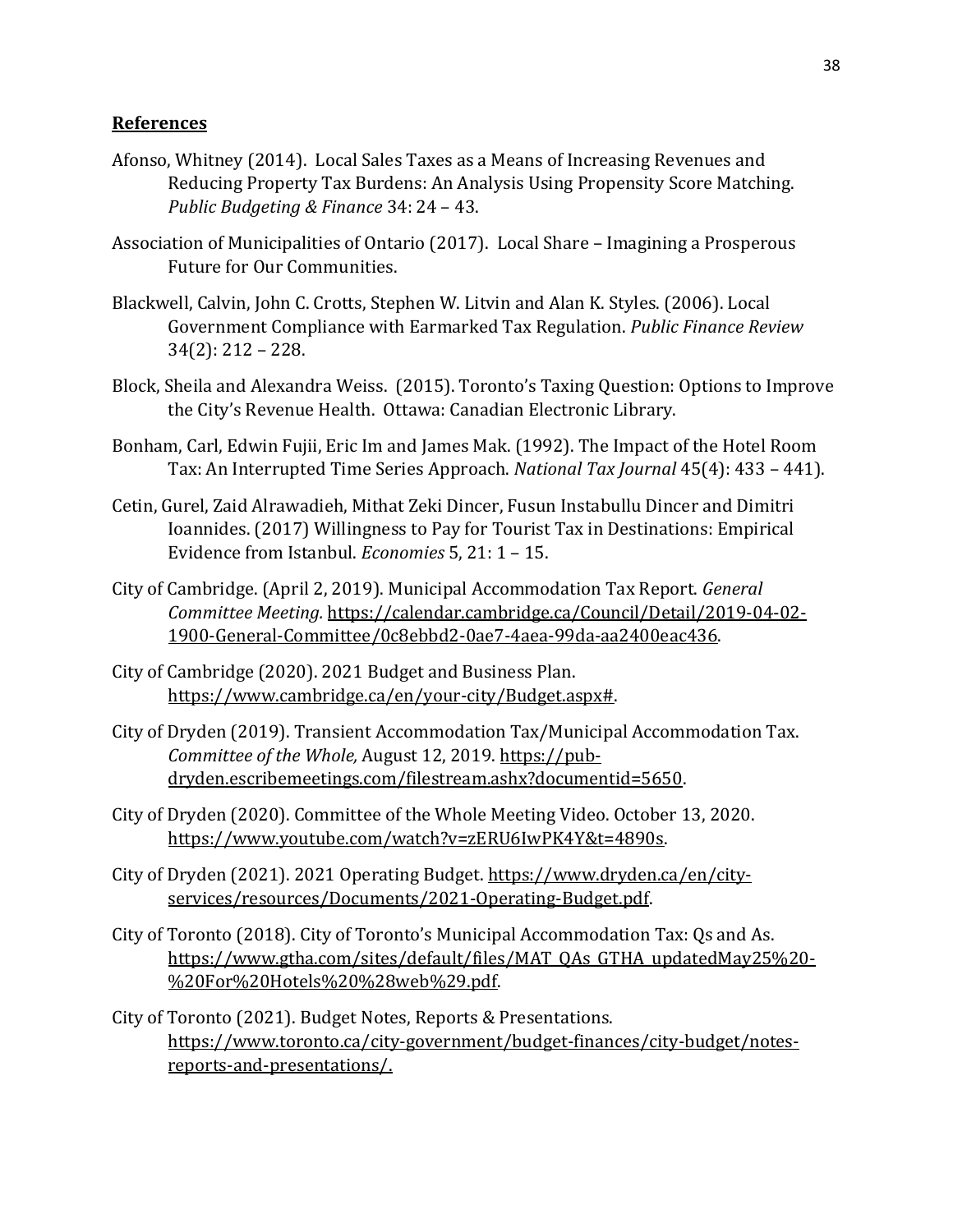- Clayton, Frank. (2017). Toronto has Plenty of Room for Increasing Residential Property Taxes. *Ryerson University Centre for Urban Research and Land Development.*
- Collins, Clay G. and E. Frank Stephenson. (2018). Taxing the Travelers: A Note on Hotel Tax Incidence. *Journal of Regional Analysis & Policy* 48: 7 – 11.
- Ebbeling, Mike. (2019). Dryden Adopting Hotel/Motel Accommodation Tax. *CKDR News.* [https://www.ckdr.net/2019/08/13/dryden-adopting-hotelmotel-accommodation](https://www.ckdr.net/2019/08/13/dryden-adopting-hotelmotel-accommodation-tax/)[tax/.](https://www.ckdr.net/2019/08/13/dryden-adopting-hotelmotel-accommodation-tax/)
- Gago, Alberto, Xavier Labandeira, Fidel Picos and Miguel Rodriguez. 2009. Specific and General Taxation of Tourism Activities. Evidence from Spain. *Tourism Management,*  30: (381 – 392).
- Heffer-Flaata, Hedvig, Augusto Voltes-Dorta and Pere Suau-Sanchez. 2021. The Impact of Accommodation Taxes on Outbound Travel Demand from the United Kingdom to European Destinations. *Journal of Travel Research,* 60(4): 749 – 760*.*
- Hudson, Simon, Fang Meng, Kevin Kam Fung So, Scott Smith, Jing Li and Rui Qi. (2021). The Effect of Lodging Tax Increases on US Destinations. *Tourism Economics,* 27(1): 205 – 219.
- Kitchen, Harry and Enid Slack. (2016). More Tax Sources for Canada's Largest Cities: Why, What and How? *IMFG Papers on Municipal Finance and Governance,* 27.
- Kula, Tyler. (2021). Sarnia Takes Control of City MAT Revenue Spending. The Sarnia Observer. [https://www.theobserver.ca/news/local-news/sarnia-takes-control-of](https://www.theobserver.ca/news/local-news/sarnia-takes-control-of-city-mat-revenue-spending)[city-mat-revenue-spending.](https://www.theobserver.ca/news/local-news/sarnia-takes-control-of-city-mat-revenue-spending)
- Lee, Seul Ki. (2014). Revisiting the Impact of Bed Tax with Spatial Panel Approach. *International Journal of Hospitality Management,* 41*.*
- Litvin, Stephen, John Crotts, Calvin Blackwell and Alan Styles. (2006) Expenditures of Accommodations Tax Revenue: A South Carolina Study. *Journal of Travel Research*, 45:150-157.
- McMillan, Melville and Bev Dahlby. (2014). Do Local Governments Need Alternative Sources of Tax Revenue? An Assessment of the Options for Alberta Cities. *The School of Public Policy Publications,* 7*.*
- Ontario Regulation 435/17: Transient Accommodation Tax. (2017). [https://www.ontario.ca/laws/regulation/170435.](https://www.ontario.ca/laws/regulation/170435)
- Plzakova, Lucie and Studnicka, Petr. (2021). Local Taxation of Tourism in the Context of the Collaborative Economy – Case Study from the Czech Repubic. *Journal of Local Self-Government,* Vol. 19, No. 1*.*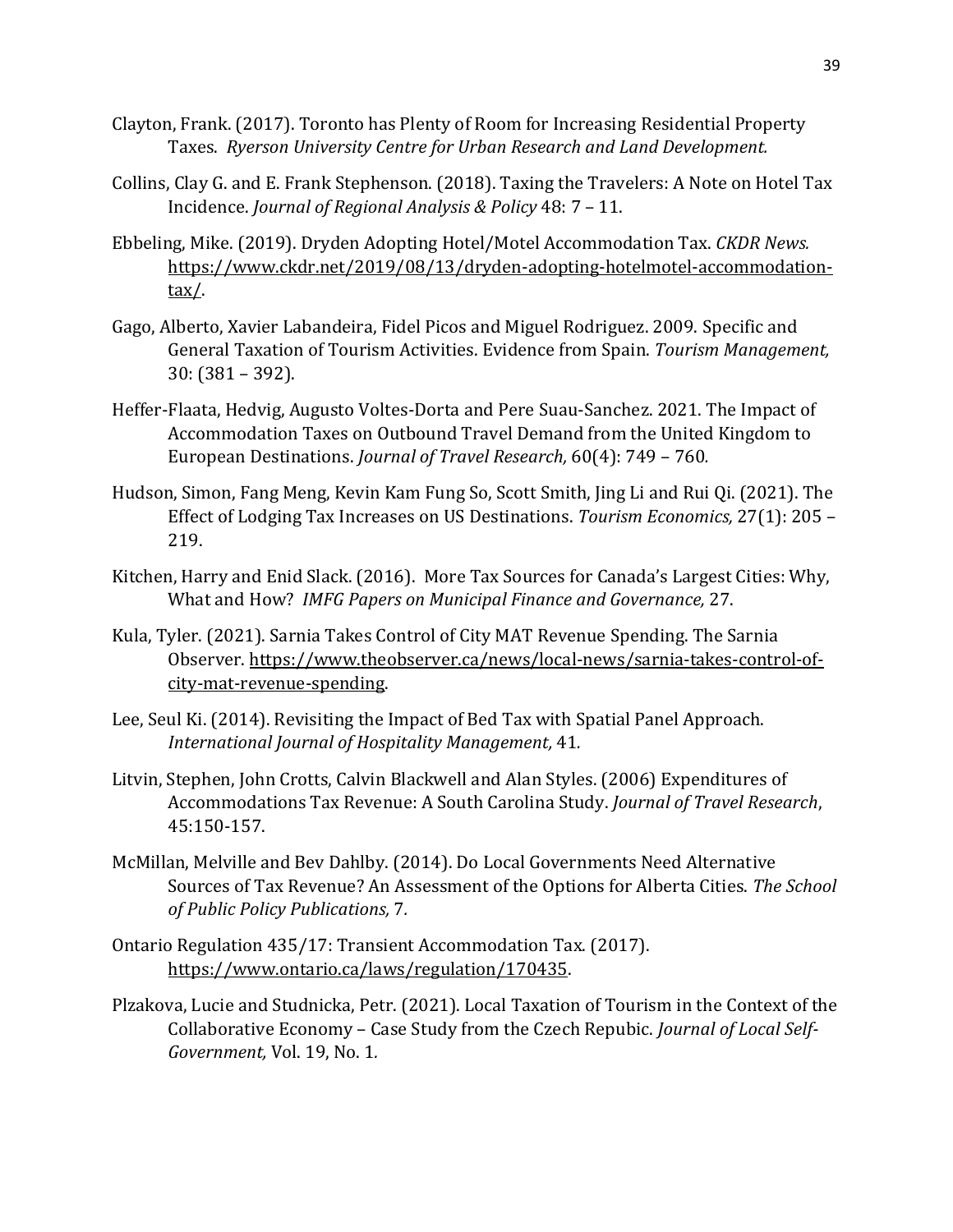Tassonyi, Almos N.E. Slack and Richard Bird. (2016). Can GTA Municipalities Raise Property Taxes: An Analysis of Tax Competition and Revenue Hills. *IMFG Papers on Municipal Finance and Governance No. 20. Institute on Municipal Finance & Governance.* University of Toronto.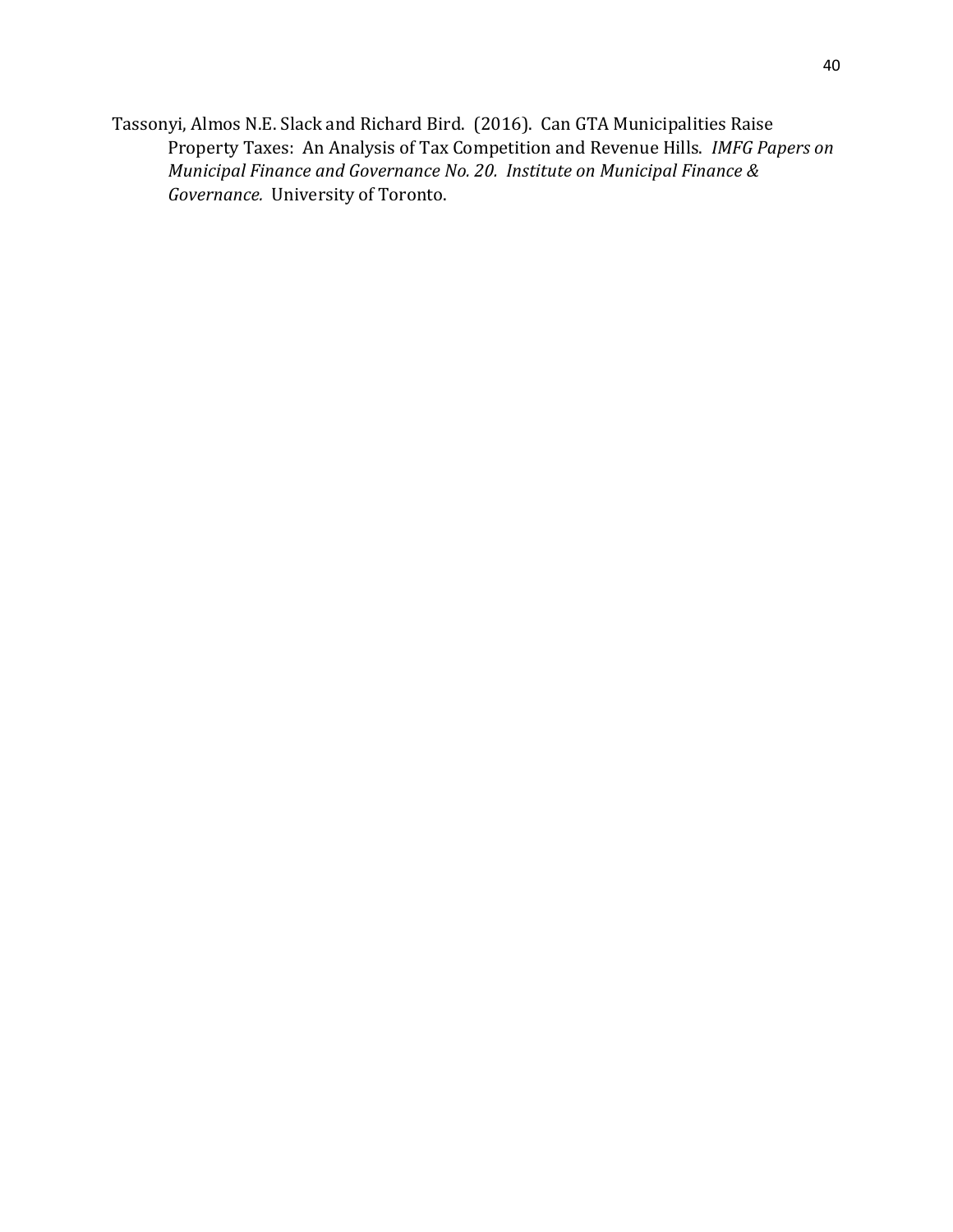## <span id="page-41-0"></span>**Appendix 1:** List of Municipalities in Ontario with a Municipal Accommodation Tax as of May 2021

|     | Municipality             | <b>Effective Date of MAT</b> |
|-----|--------------------------|------------------------------|
| 1.  | Barrie, City of          | January 1, 2019              |
| 2.  | Belleville, City of      | July 1, 2019                 |
| 3.  | Brockville, City of      | May 1, 2018                  |
| 4.  | Cambridge, City of       | July 1, 2019                 |
| 5.  | Cochrane, Town of        | July 1, 2019                 |
| 6.  | Cornwall, City of        | June 1, 2018                 |
| 7.  | Dryden, City of          | January 1, 2020              |
| 8.  | Fort Frances, Town of    | January 1 2019               |
| 9.  | Gananoque, Town of       | December 31 2019             |
| 10. | Greater Sudbury, City of | September 1, 2018            |
| 11. | Hearst, Town of          | January 1 2019               |
| 12. | Huntsville, Town of      | April 1, 2019                |
| 13. | Kapuskasing, Town of     | July 1, 2019                 |
| 14. | Kenora, City of          | September 1, 2018            |
| 15. | Kingston, City of        | August 1, 2018               |
| 16. | Kitchener, City of       | July 1, 2019                 |
| 17. | London, City of          | October 1, 2018              |
| 18. | Marathon, Town of        | June 1, 2019                 |
| 19. | Markham, City of         | January 1 2019               |
| 20. | Mississauga, City of     | April 1, 2018                |
| 21. | Niagara Falls, City of   | January 1, 2019              |
| 22. | North Bay, City of       | February 1, 2019             |
| 23. | Oakville, Town of        | January 1, 2019              |